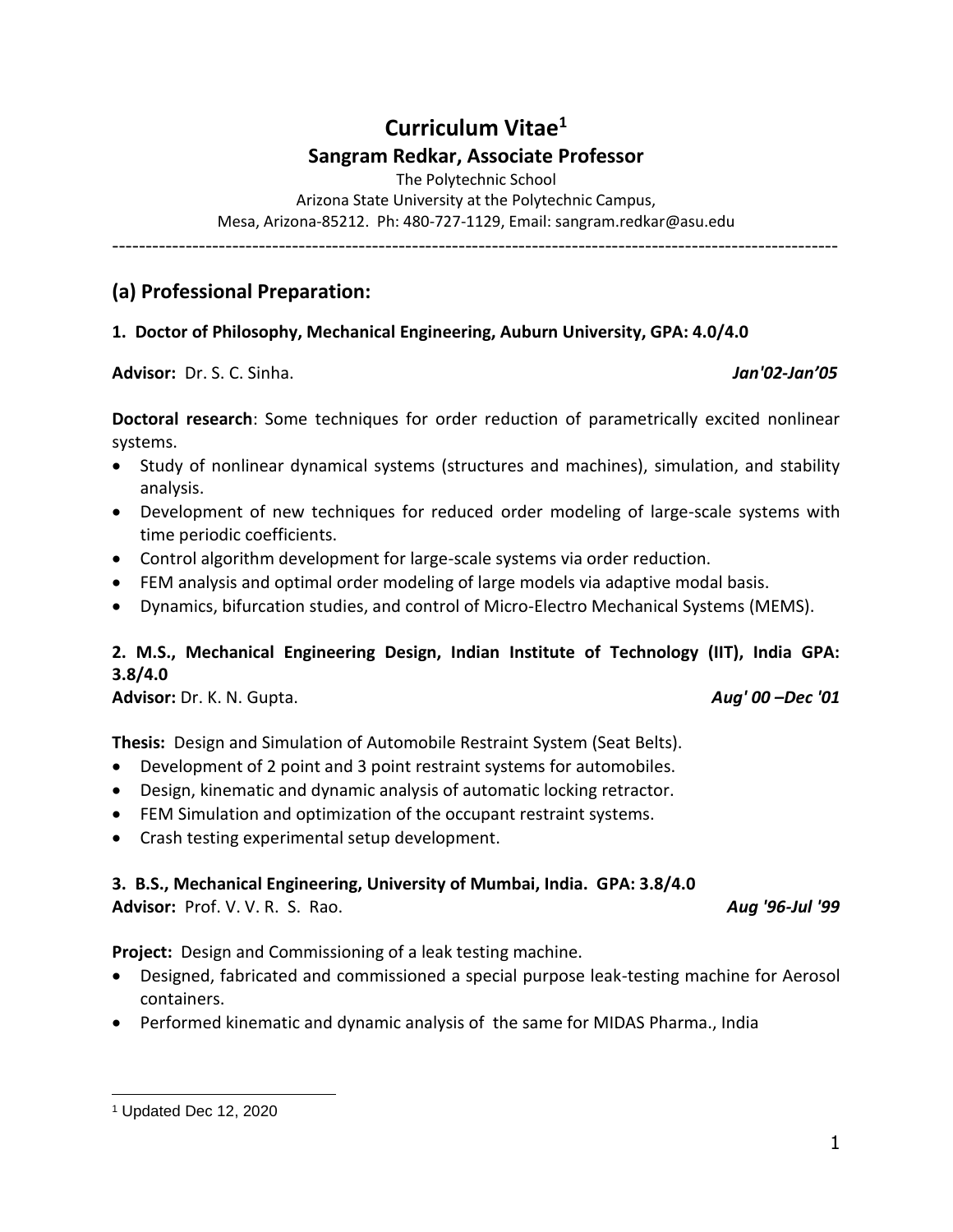### **4. L.M.E. (Diploma in Mechanical Engineering), V.J.T.I., India. GPA: 3.9/4.0**

#### *Aug '92-July '96*

### **Industrial Project 1: Design and Commissioning of Single spindle hydraulic honing machine**

- Designed and commissioned a honing machine at Vickers System International, Kandivali, India
- Designed hydraulic circuits and mechanical components of the same.

### **Industrial Project 2: Design of Process and Equipment for single minute tool change for a multi-spindle drilling machine.**

• As an effort to reduce machine set up time, developed an optimal tool changing strategy and designed jigs and fixtures for the same at Vickers Systems International. As a result, the set up time was reduced from 30 minutes to 7 minutes, thus increasing the machine productivity by 25%.

#### **Industrial Project 3: Investigation of wire rod defects and their causes.**

- Investigated various wire rod defects, suggested remedial measures by means of the Pareto analysis at Mukund Limited, Kalwe, India.
- Suggested improvements in the roll pass design and maintenance schedules that rectified the problems.

# **(b) Professional Experience:**

**1. Associate Professor, The Polytechnic School, ASU Poly, Mesa, AZ** 

*Aug'14-Present*

 **Associate Professor, Department of Engineering and Computing Sys., ASU Poly, Mesa, AZ**

*Aug'13-Aug'14*

 **Assistant Professor, Department of Engineering, ASU Poly, Mesa, AZ** 

*May'12-Aug'13*

# **Assistant Professor, Engineering Technology Department, ASU Poly, Mesa, AZ**

*Aug'07-May'12*

### **Graduate Faculty, School of Mechanical, Aerospace, Chemical, and Material Engineering**   *Aug'08-Present*

- Duties include Teaching, Research and Service
- Courses teaching: Measurement and Testing- Fall-07,Fall-08,Fall-09, Applied Mechanics of Materials Spring-08, Spring-09, Computer Aided Design and Drafting Fall-08, Non-Destructive Testing and Quality Assurance Fall-09.
- Research in the area of MEMS sensing, dynamics and Control (Supported by Sandia)
- Research in Modeling, Simulation, and Control of Nonlinear Dynamical Systems- with application to wearable robots. (funded by DARPA, AFRL)
- Research in Inertial Navigation and Tracking with application to Robotics (funded by DARPA)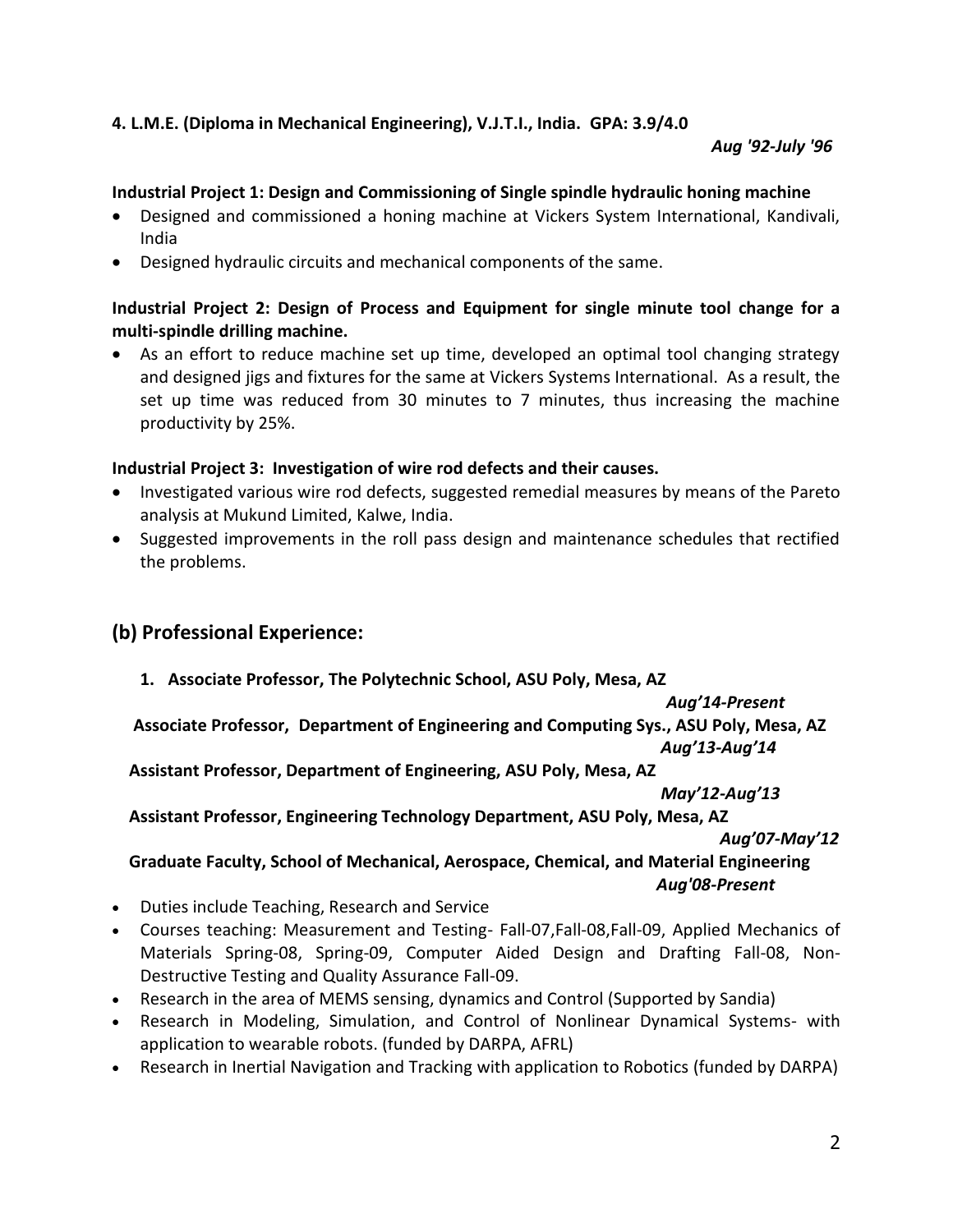• Development of wearable motion capture system with physiological sensors to develop human **"Digital Twin**". (project funded by the US DoD, SOCOM, US Army) **<https://www.youtube.com/watch?v=TET8IoPybAk>**

(Please refer to section (m) of the CV for brief project descriptions and videos)

### **2. Mechanical Engineer, Archangel Systems, Auburn, AL**

*Jan'05– Aug'07*

- Duties include Design and Development of MEM Sensors and Gyroscopes
- Finite element analysis, Pyro-shock simulation, Gun Hardening of MEM Sensors and Gyroscopes
- Linear and Nonlinear Controller Algorithm Development for MEMS
- Algorithm development for tight and ultra-tight IMU-GPS coupling
- Design and development of Inertial Navigation System for Bell Helicopter BHT- 609,
- Working with MIL 810, DO160E standards
- Development of Inertial Measurement Unit to be used for Night Vision Goggles for SAIC (Huntsville)

### **3. Researcher, Dept. of Mech. Engineering, Auburn University, AL**

*Jan '05 – Aug '07*

- Instructor for Mechanical Engineering Courses
- Researcher, Nonlinear systems Research Lab

# **4. Graduate Teaching/Research Assistant, Dept. of Mech. Engineering, Auburn University**

*Jan '02 - Jan '05* 

- Instructor for Statics and Dynamics course (ME 2110), Fall 03
- Instructor for Kinematics and Dynamics course (ME 2120), Summer 04
- Instructor for Dynamics course (ENGR 2350), Fall 04
- Teaching assistant for Machine Design, Kinematics, and Dynamics of machines, Statics and Dynamics, Mechanical Vibrations and System Dynamics and Controls. Duties included assisting students, conducting classes, labs and development of course material.

### **5. Visiting Faculty, VJTI and K.J. Somaiya College of Engineering, University of Mumbai, India** *Sept'00-Dec'01*

- Duties included student advising and counseling.
- Supervising student projects.
- Conducing industrial seminars and continuing education programs.
- Collaborative work on industrial consultancy projects.

### **6. Design Engineer, Bond Safety Belts, Mumbai, India**

*Sept'99 - July '00*

• Designed and developed automatic and emergency locking retractors.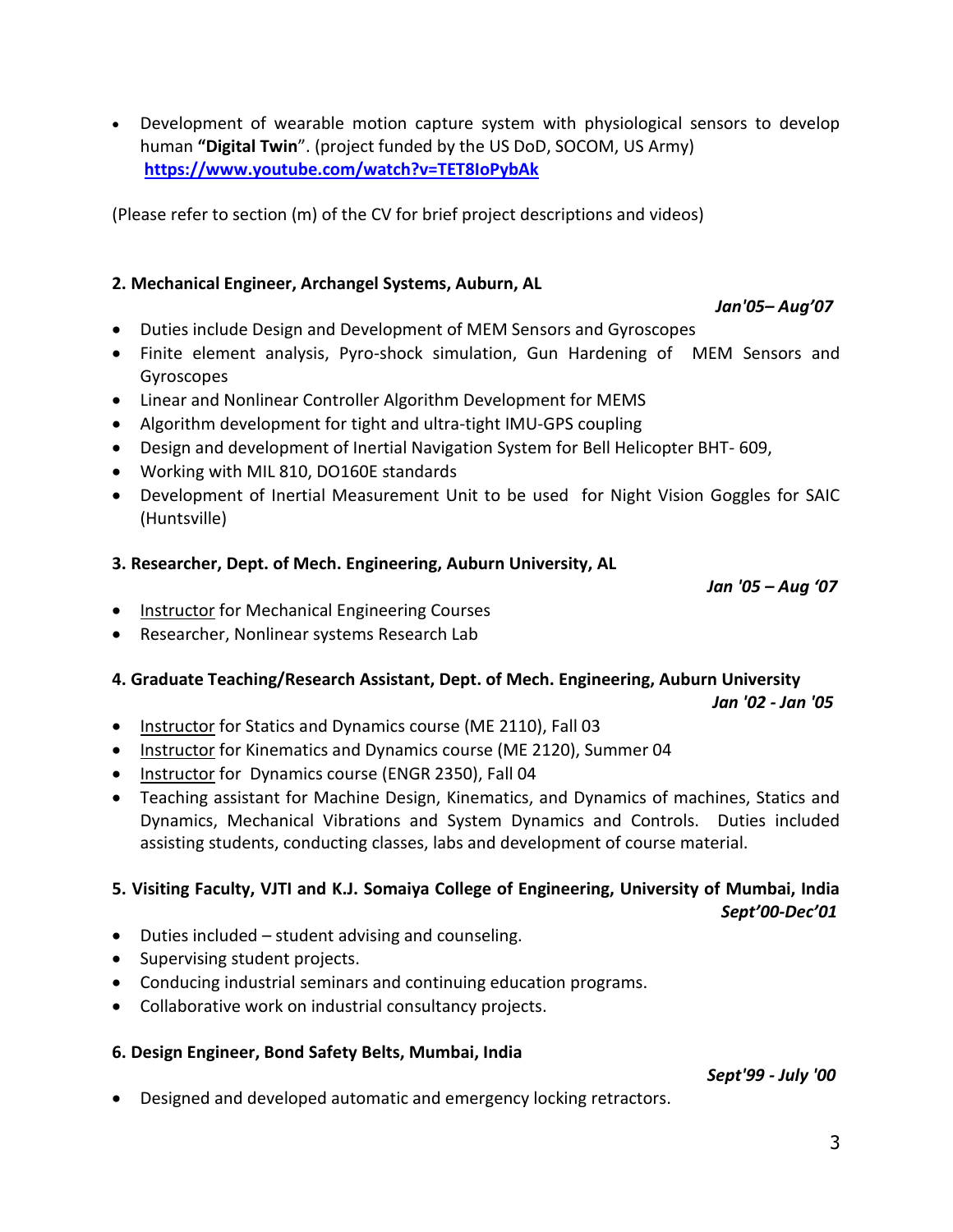- Designed and Performed Failure Analysis (FMEA) of Seat Belt Assemblies.
- Contributed in the Development of Company's Website.
- Performed Finite Element Analysis of Seat Belt Components.

### **7. Project Trainee Engineer, Swami Samarth Consultants, Thane, India**

*July '98 - June '99*

- Involved in Design, Analysis and Fabrication of Special Purpose Machines.
- Shouldered responsibilities like Customer Support, Maintenance and after Sales Service for clients like MIDAS Pharma., Virtue Glass, Mahindra and Mahindra Limited.

### **8. In plant Trainee Engineer, Vickers System International, India**

*Jan '96 - June '96*

- Duties included Shop Floor Management, Maintenance of Machines, and Production Scheduling.
- Conducted Seminars at Vickers School of Hydraulics, India.

### **9. In plant Trainee Engineer, Mukand Limited, India**

*July '94 - Jan '95*

- Duties included Failure Data Collection and Analysis.
- Involved in Maintenance of Production Database.

# **(c) Principal Areas of Teaching and Research**

### **1. Teaching Undergraduate and Graduate Students:**

- **EGR219:** Computational Modelling of Engineering Systems
- **EGR445:** Mechanical Engineering Systems
- **AET 210:** Measurement and Testing
- **MET 313/314, EGR 334:** Applied Mechanics of Material (Lecture/Lab)
- **MET 160:** Computer Aided Design and Drafting
- **MET 309:** Non-Destructive Testing and Quality Assurance
- **MET 591:** Advanced Vehicle Dynamics

### **2. Research Areas/Interests**

### **a) Mathematical Modeling, Nonlinear Dynamics, and Control of Robots/Wearable Robots**

- Wearable robots, Human-Machine-Integrated System (HMIS), bio-sensing, robotic systems for human performance augmentation.
- Nonlinear Dynamics, Resonances, and Chaos in Parametrically Excited Systems with Applications to Micro and Nano Systems.
- Development of Mathematical Tools to Study and Control Dynamics of Complex Systems.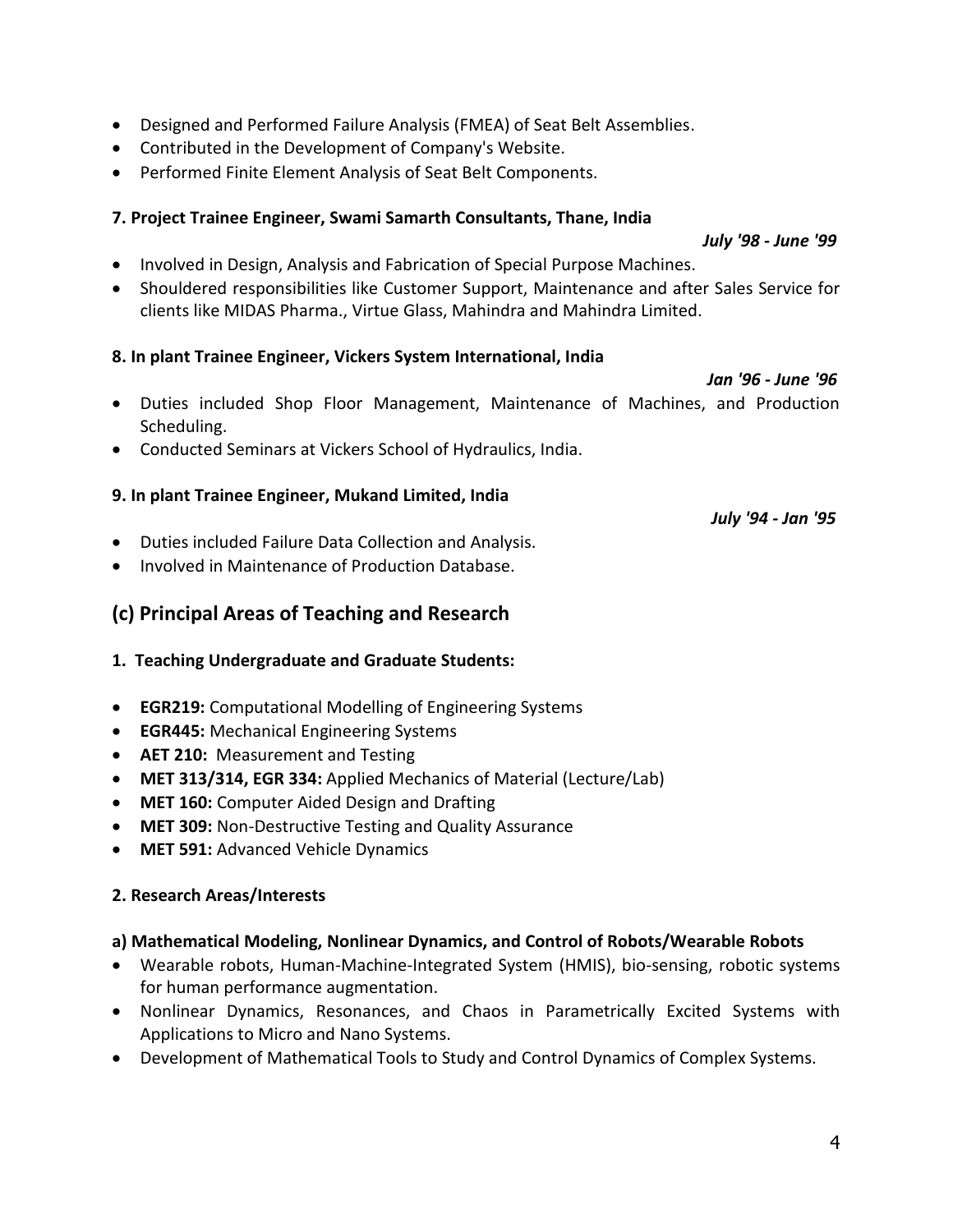### **b) Inertial Navigation and Tracking**

- Development of Novel Navigation and Tracking Systems (Hardware and Software)
- Blending Algorithms for Inertial Navigation, GPS and Vision Guided Systems for Aircraft and Ground Vehicle Navigation for Unmanned Arial and Ground Vehicles.
- Development of IMU based motion capture system

### **c) Learning, Teaching and Engagement for Societal Change:**

- Development of Novel Techniques for Teaching and Learning.
- Development of Novel Instructional Tools for Class Engagement and Assessment.
- Championing ASU's New American University model based on Access, Excellence and Impact to other academic institutions.

# **(d) Research Publications<sup>2</sup> :**

**Student Name(s) in Italics. Author order is in the order of significant contributions to the paper.**

**H index via Google Scholar: 9.** *It is respectfully noted that many of our DoD funded programs have disclosure limitations. Often, results emanated from DoD funded research were designated CUI and could not be disseminated in the public domain.*

### **Peer Reviewed Journal Publications (Published):**

- 1. *Cherangara Subramanian, S*., and **Redkar, S**. (2020). "Comparison of Poincare Normal Forms and Floquet Theory for Analysis of Linear Time Periodic Systems." *ASME. J. Comput. Nonlinear Dynam.* doi:<https://doi.org/10.1115/1.4048715> (Journal Impact Factor:1.66)
- 2. *Waswa, P. M. B.,* and Redkar, S. (July 16, 2020). "Reducibility and Analysis of Linear Quasi-Periodic Systems Via Normal Forms." ASME. J. Comput. Nonlinear Dynam. September 2020; 15(9): 091010.<https://doi.org/10.1115/1.4046899> (Journal Impact Factor:1.66)
- 3. *Jason Olson, Sambarta Ray,*Thomas Sugar, Claire Honeycutt and **Sangram Redkar** "Design of active ankle foot orthotics for gait assistance and fall prevention" Int Rob Auto J. 2020;6(3):106-113.
- 4. *C. Subramanian, S., Dye, M*., & **Redkar, S.** (2020). Dynamic Analysis of Suction Stabilized Floating Platforms. *Journal of Marine Science and Engineering*, *8*(8), 587.

<sup>2</sup> For SBU publications, data and other material related to projects, please contact at sredkar@asu.edu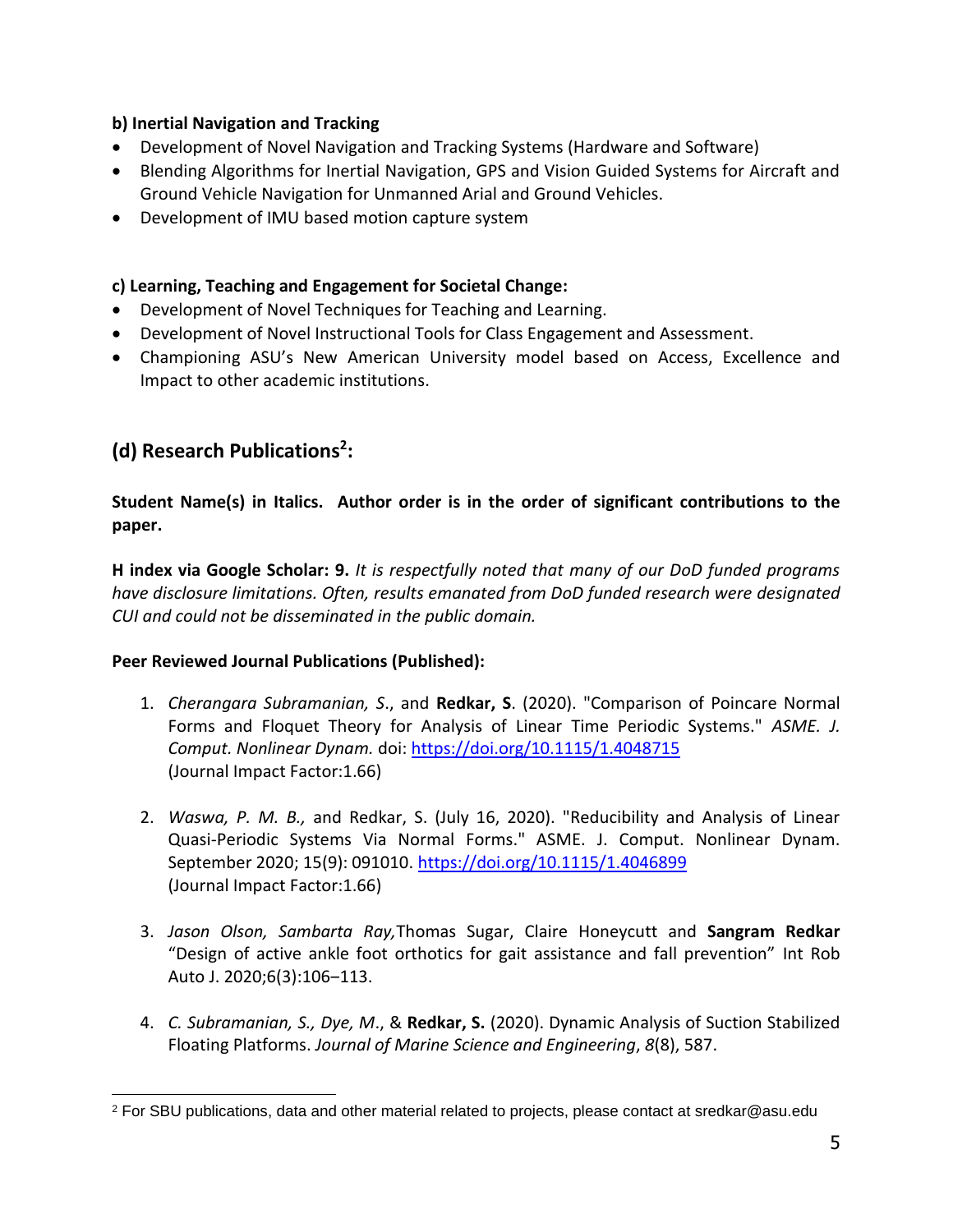- 5. *De La Fuente, J., Subramanian*, S. C., Sugar, T. G., & Redkar, S. (2020). A robust phase oscillator design for wearable robotic systems. *Robotics and Autonomous Systems*, 103514. (Journal Impact Factor: 2.82)
- 6. *Waswa, P. M.,* **Redkar, S.,** & *Subramanian, S. C.* (2020). A plain approach for center manifold reduction of nonlinear systems with external periodic excitations. *Journal of Vibration and Control*, *26*(11-12), 929-940 (Journal Impact Factor: 2.82)
- 7. T. G. Sugar, E. H. Sinitski, J. M. Wilken, **S. Redkar**, M. A. Holgate, "Phase plane analysis of walking with applications in controlling bipeds and prostheses," International Robotics & Automation Journal, 6(1), 2020.
- 8. *New P, Bates A, Fuente JD*, **S. Redkar** and T. Sugar Adaptive oscillator controller for quadrupled hopping robots. MOJ App Bio Biomech. 2019;3(4):85-94. DOI: 10.15406/mojabb.2019.03.00109
- 9. *Waswa, P. M. B*., and **Redkar, S**. (2019). Control of nonlinear spacecraft attitude motion via state augmentation, Lyapunov‐Floquet transformation and normal forms. Advances in Space Research. [https://doi.org/10.1016/j.asr.2019.05.013.](https://doi.org/10.1016/j.asr.2019.05.013) *(Journal Impact Factor:1.746)*
- 10. *P. T. Chinimilli,* **S. Redkar** and T. Sugar, "A Two-Dimensional Feature Space-Based Approach for Human Locomotion Recognition," in IEEE Sensors Journal, vol. 19, no. 11, pp. 4271-4282, 1 June 2019. doi: 10.1109/JSEN.2019.2895289 *(Journal Impact Factor: 3.076)*
- 11. *Waswa, P.M.B.* and Redkar, S., A Direct Approach for Simplifying Nonlinear Systems with External Periodic Excitation Using Normal Forms, Nonlinear Dynamics. (2019). <https://doi.org/10.1007/s11071-019-05334-6> *(Journal Impact Factor: 4.604)*
- 12. *Waswa, P. M.,* Redkar, S., & *Subramanian, S. C*. (2019). A plain approach for center manifold reduction of nonlinear systems with external periodic excitations. Journal of Vibration and Control. https://doi.org/10.1177/ *(Journal Impact Factor: 2.865)*
- 13. *Sandesh Bhat and Sangram Redkar*, 'Volitional control of an active prosthetic ankle: a Survey', International Robotics and Automation Journal, 4(6), 2018.
- 14. *Jason S. Olson* and **Sangram Redkar**, 'A Survey of Wearable Sensor Networks in Health and Entertainment', Applied Bionics and Biomechanics, 2(5), 2018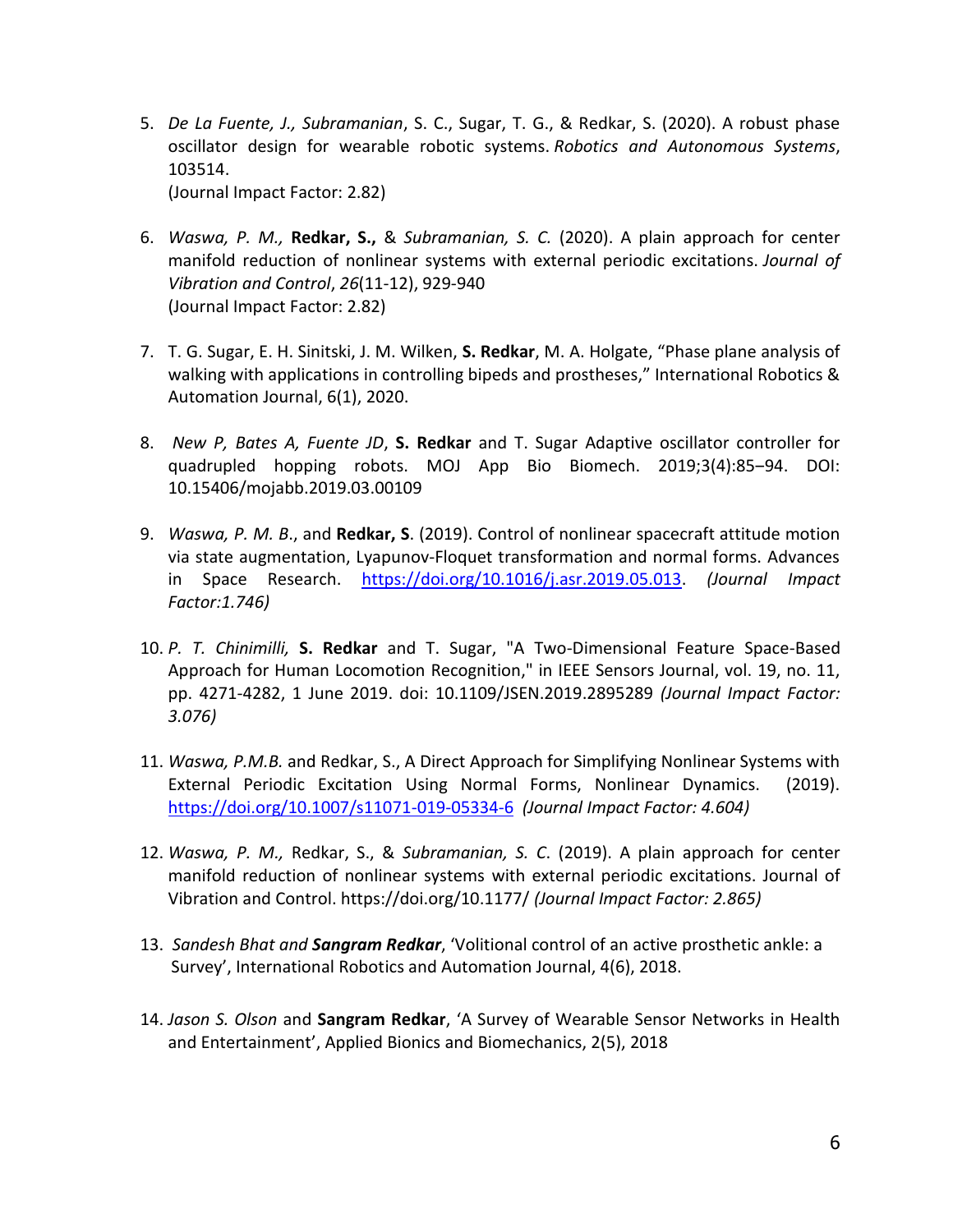- 15. *De la Fuente J*, Sugar TG, **Redkar S**. Nonlinear, Phase-Based Oscillator to Generate and Assist Periodic Motions. ASME. J. Mechanisms Robotics. 2017;9(2):024502-024502-7. doi:10.1115/1.4036023. *(Journal Impact Factor: 2.233)*
- *16. De la Fuente J, Sugar TG, Redkar S. Nonlinear, Phase-Based Oscillator to Generate and Assist Periodic Motions. ASME. J. Mechanisms Robotics. 2017;9(2):024502-024502-7. doi:10.1115/1.4036023. (Journal Impact Factor: 2.233)*
- 17. *PT Chinmilli*, **S Redkar**, W Zhang, T Sugar, 'A Review on Wearable Inertial Tracking based Human Gait Analysis and Control Strategies of Lower-Limb Exoskeletons' Int Rob Auto J 3(7), 2017.
- 18. *PMB Waswa*, **S Redkar** A survey of space mission architecture and system actualization methodologies, International Journal of Space Science and Engineering 4 (3), 234-252, 2017
- 19. *Chase Wheeler*, Thomas Sugar, *Eduardo Fernandez*, *Arjun Narayanan*, **Sangram Redkar,** 'Load Carrying Assistance Device Pogo Suit', IAES International Journal of Robotics and Automation (IJRA) 5 (3), 2016
- 20. *R. Sayyad* and **Sangram Redkar**, 'Failure Analysis and Reliability Study of NAND Flash-Based Solid-State Drives', Journal of Electrical Engineering and Computer Science, Vol 2:2 2016. DOI:<http://dx.doi.org/10.11591/ijeecs.v2.i2.pp315-327>
- 21. *Vamsi Manchala,* **Sangram Redkar** and Tom Sugar, 'Using Deep Learning for Human Computer interface via Electroencephalography', IAES International Journal of Robotics and Automation (IJRA) Vol 4, No 4: December 2015
- 22. *CS Susheel Kumar***, Sangram Redkar** and Tom Sugar, "Parametric Resonance and Energy Transfer in Suction Stabilized Floating Platforms-A Brief Survey". International Journal of Nonlinear Dynamics, October 2015. DOI: 10.1007/s40435-015-0210-1
- 23. *Aaditi Joshi*, Tom Sugar and **Sangram Redkar**, 'Characterization of Sandia MEMS Accelerometer', Bulletin of Electrical Engineering and Informatics, Vol. 4, No. 4, December 2015, pp. 320~333.
- 24. *Alvaro Vargas-Clara* and **Sangram Redkar** 'Unmanned Ground Vehicle Navigation Using Brain Emotional Learning Based Intelligent Controller (BELBIC)', Smart Science, , Vol 3, [No 1 \(2015\),](http://www.taeti.org/journal/index.php/smartsci/issue/view/36) DOI: 10.6493/SmartSci.2015.288
- *25.* Thomas G. Sugar; *Andrew Bates*; Matthew Holgate; *Jason Kerestes*; Marc Mignolet; *Philip New*; *Ragesh K. Ramachandran*; **Sangram Redkar**; *Chase Wheeler*, "Limit Cycles to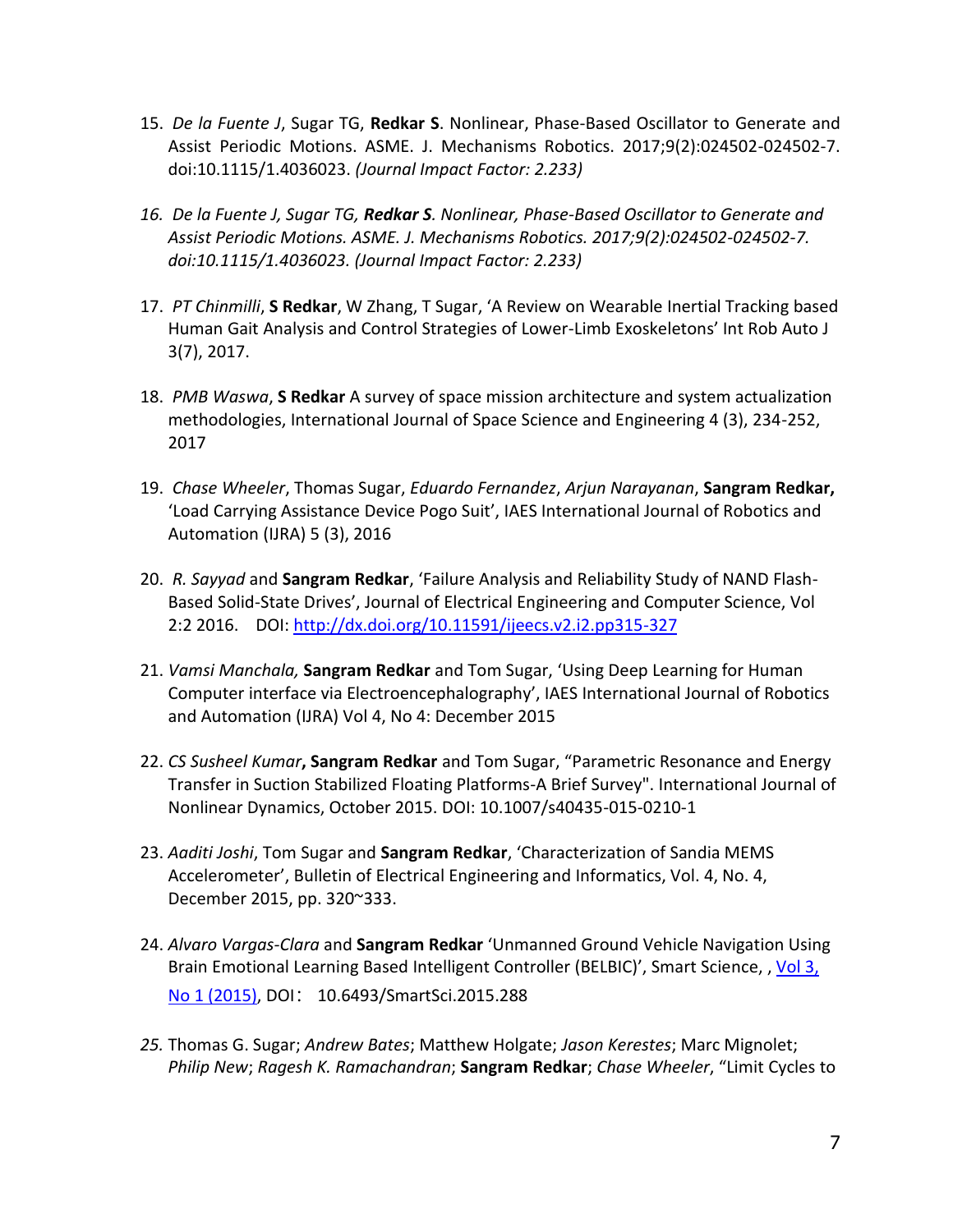Enhance Human Performance Based on Phase Oscillators" *J. Mechanisms Robotics.* 2015; 7(1):011001-011001-8. *(Journal Impact Factor: 2.233)*

- *26. P. Ray* and **Sangram Redkar**, 'Analysis and Simulation of Wiseman Engine', Cogent Engineering, 1(1), DOI: 10.1080/23311916.2014.988402, Dec 2014 *(Journal Impact Factor: 1.35)*
- 27. *Alvaro Vargas-Clara* and **Sangram Redkar**, 'Sensor Fusion via Brain Emotional Learning for Ground Vehicle, TELKOMNIKA, [Vol 12, No 7: July 2014](http://iaesjournal.com/online/index.php/TELKOMNIKA/issue/view/175)
- 28. *Pooja Velaskar*, *Osama Jameel*, *Alvaro Vargas-Clara* and **Sangram Redkar**, 'Guided Navigation Control of an Unmanned Ground Vehicle (UGV) using Global Positioning Systems (GPS) and Inertial Navigation Systems (INS)' International Journal of Electrical and Computer Engineering, Vol 4. No 3, June 2014
- 29. O. Jameel, Dipika Subramanian and Sangram Redkar, "Non-Destructive Resonance Testing using Time and Frequency Domain Techniques", Materials Evaluation, Vol. 72 - No. 4, Apr.-14
- *30. Ezekiel E.* and **Sangram Redkar**, "Reducibility of Quasiperiodic Systems", International Journal of Modern Nonlinear Theory and Application, [Vol.3 No.1, March 2014](http://www.scirp.org/journal/Home.aspx?IssueID=4543#43804) **DOI:** [10.4236/ijmnta.2014.31002](http://dx.doi.org/10.4236/ijmnta.2014.31002) *(Journal Impact Factor: 1.06)*
- *31.* . *P. Waugh*, **Sangram Redkar**, J. Gintz and Brad Rogers, ' Predicting Manpower Requirement for a Truck Building Facility Using Simulation Techniques', International Journal of Engineering Research and Innovation (IJERI) Fall/Winter 2012 *(Journal Impact Factor: 0.689)*
- 32. *A Vergas-Clara*, and **Sangram Redkar**, "Dynamics and Control of a Vertical Takeoff and Landing (VTOL) Stop Rotor Unmanned Ariel Vehicle", International Journal of Electrical and Computer Engineering (IJECE), 2012, Vol 2, Issue 5 Pages 598-605
- *33.* **Sangram Redkar**, 'Lyapunov Stability of Quasiperiodic Systems", Mathematical Problems in Engineering Volume 2012 (2012), Article ID 721382, 10 pages doi:10.1155/2012/721382 *(Journal Impact Factor: 1.383)*
- 34. **Sangram Redkar**, ' Teaching Advanced Vehicle Dynamics Using a Project Based Learning (PBL) Approach ', Journal of STEM Education, Volume 13, Issue 3, May-June 2012.
- 35. **Sangram Redkar**, *J. Liu* and S. C. Sinha, 'Stability and Robustness Analysis of a Linear Time-Periodic System Subjected to Random Perturbations', Journal of Nonlinear Science and Numerical Simulations, Volume 17, Issue 3, March 2012, Pages 1430-1437. *(Journal Impact Factor: 2.697)*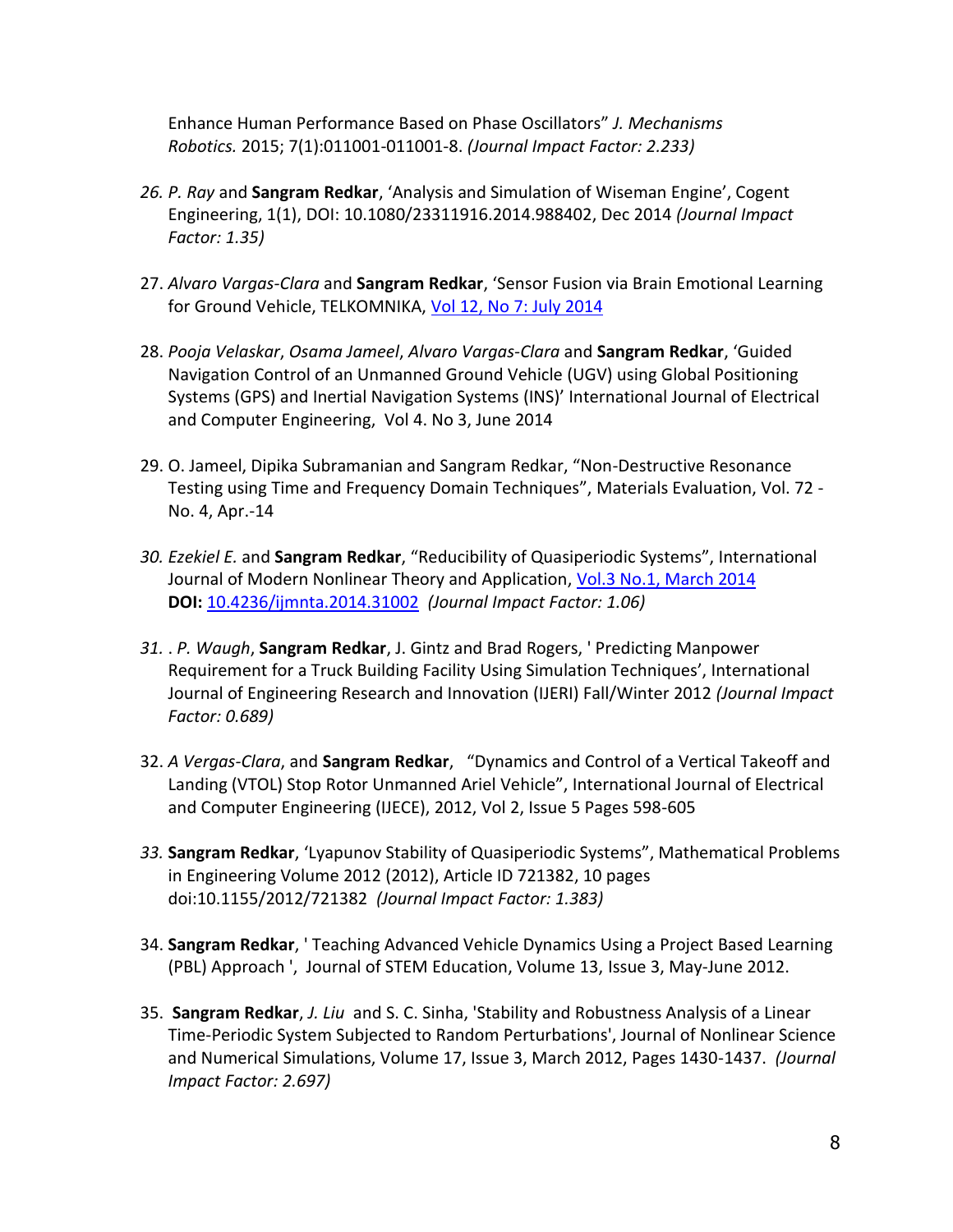- 36. *U. Koneru*, **Sangram Redkar** and Anshuman Razdan, "Fuzzy logic based sensor fusion for accurate tracking". Lecture Notes in Computer Science (including subseries Lecture Notes in Artificial Intelligence and Lecture Notes in Bioinformatics), vol. 6939, PART 2, pp. 209–218, 2011. *(Note: This is an expanded version of the conference paper by same authors)*
- *37. A Vargas-Clara* and **Sangram Redkar**, 'Dynamics of a Vertical takeoff and Landing Unmanned Aerial Vehicle', International Journal of Engineering Research and Innovation, Vol 3 :1 Spring/summer-2011. *(Journal Impact Factor: 0.689)*
- *38. Sangram Redkar and S.C. Sinha, ' Order Reduction of Parametrically Excited Nonlinear Systems Subjected to external excitations', Journal of Nonlinear Science and Numerical Simulations, Feb. 2011. doi:10.1016/j.cnsns.2011.02.002 (Journal Impact Factor: 2.697)*
- *39. Thomas Conner and Sangram Redkar, 'Design and Development of a Hypocycloid Engine', International Journal of Modern Engineering, August 2010 (Journal Impact Factor: 1.63)*
- *40. Bhargav Shah and Sangram Redkar, 'Design and Development of Durability Testing Machine', The Technology Interface Journal, Fall-10, Vol. 11(1) Pages: 14-20. (Journal Impact Factor: 0.732)*
- *41. Sangram Redkar, 'Reduced Order Modeling of Parametrically Excited Micro Electro Mechanical Systems (MEMS)', Advances in Mechanical Engineering, Hindawi Publication Corporation, Volume 2010 (2010), Article ID 632831 (Journal Impact Factor:1.062)*
- *42. Sangram Redkar, Tom Sugar, Anshuman Razdan, Ujjwal Koneru, Bill Dillard, and Karthik Narayanan, ' Using Inertial Measurement to Sense Crash Test Dummy Kinematics', International Journal of Modern Engineering, Volume 10, Number 2, Spring/Summer 2010 Pages: 17-25. (Journal Impact Factor: 1.63)*
- *43. J. Samuel, Sangram Redkar and R. Biekert, 'Evaluation and Reliability Analysis of an Electric Altimeter- A Case Study' International Journal of Engineering Research and Innovation (IJERI), Volume 1, No. 2, Fall/Winter 2009, Pages: 23-32. (Journal Impact Factor: 0.689)*
- *44. Sangram Redkar and Sinha, S.C. 'A Direct Approach for Order Reduction of Nonlinear Systems Subjected to External Periodic Excitation.' ASME Journal of Computational and Nonlinear Dynamics, Volume 3, Issue 3, July-2008, Pages: 031011-1- 8. Amongst top 10 downloaded articles for June and August 2008. (Journal Impact Factor: 1.996, Acceptance Rate: 25%)*

### *(Publications before joining ASU are listed below)*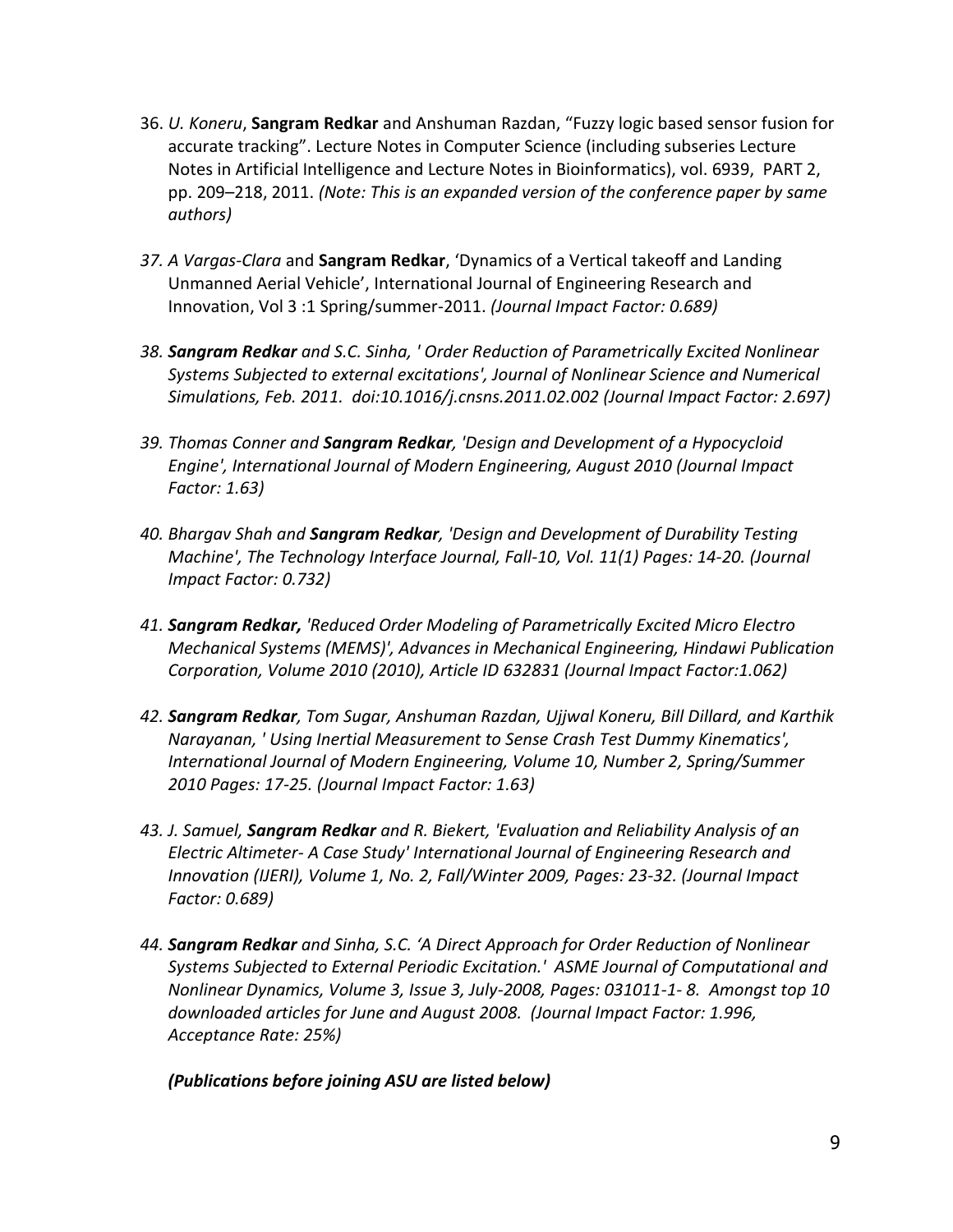- *45. Sinha, S.C., Sangram Redkar and E. A. Butcher 'On Macro modeling of Nonlinear Time Periodic Systems.' Communications in Nonlinear Science and Numerical Simulation, Volume 11, Issue 4, July 2006, Pages: 510-530. (Journal Impact Factor: 2.697)*
- *46.* Sinha, S.C., *Sangram Redkar,* E. A. Butcher and V. Deshmukh*, V. 'Order Reduction of Parametrically Excited Nonlinear Systems: Techniques and Applications.' Nonlinear Dynamics, Volume 41; Number 1-3, 2005, Pages: 237-273. (Journal Impact Factor: 3.706)*
- *47.* Sinha, S.C., *Sangram Redkar, and* E. A. Butcher*, 'Order reduction of nonlinear time periodic systems using invariant manifolds.' Journal of Sound and Vibration, Volume 284, Issues 3-5 June 2005, Pages: 985-1002. (Journal Impact Factor: 1.332)*

# **Peer Reviewed Journal Publications (Accepted for Publication):**

**N/A**

**Peer Reviewed Journal Publications (In Review):**

**N/A**

### **Book/Book Chapters:**

\*1 P Waswa and Sangram Redkar, 'Dynamics and Control of Nonlinear Attitude Motion of Gravity Gradient Stabilized Spacecraft via State Augmentation, Lyapunov-Floquet Transformation and Normal Forms' Advances in Spacecraft Attitude Control, Intechopen Accepted.

**\***2. TG Sugar**, S Redkar**, Bioinspired Controller Based on a Phase Oscillator, Converging Clinical and Engineering Research on Neurorehabilitation II, Volume 15 of the series Biosystems & Biorobotics pp 1371-1376, 2017

**\***3. **Sangram Redkar,** 'Order Reduction of Parametrically Excited Nonlinear Systems: Techniques and Applications', ISBN-10: 3838311892, ISBN-13: 978-3838311890, LAP Lambert Academic Publishing (September 2, 2009)

# **(e) Peer Reviewed Conference Publications (Accepted/Published):**

1. *Subramanian, S. C.,* & **Redkar, S.** (2020, October). Stability Analysis and Controller Design for Linear Time Periodic Systems Using Normal Forms. In Dynamic Systems and Control Conference. American Society of Mechanical Engineers. (Accepted)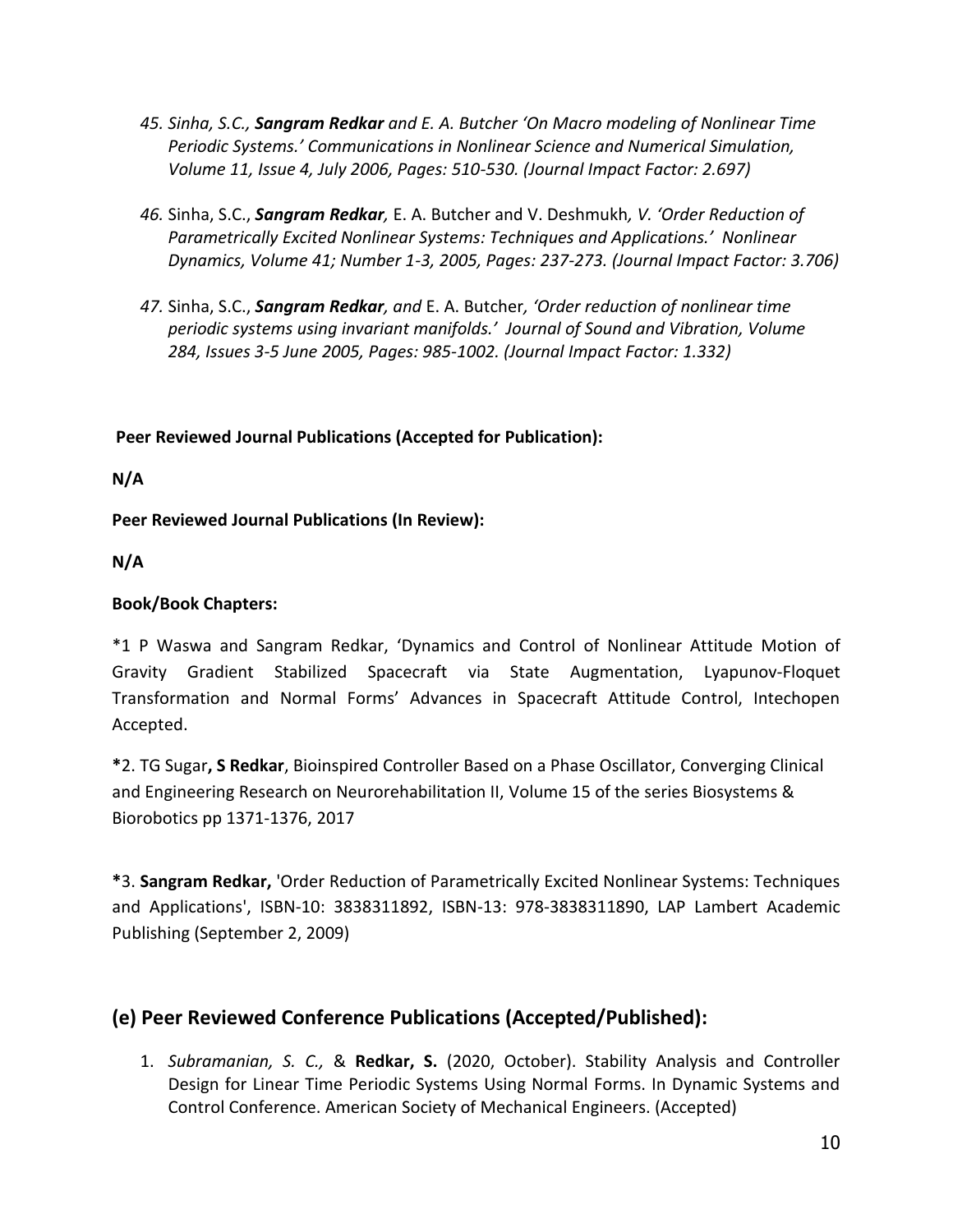- 2. *Subramanian, S. C*., **Redkar, S.,** & *Waswa, P. M*. (2020, August). Lyapunov Perron Transformation for Linear Quasi-Periodic Systems. In International Design Engineering Technical Conferences and Computers and Information in Engineering Conference. American Society of Mechanical Engineers.
- 3. *Bhat, SG*, Sugar, TG, & **Redkar, S.** "Reconstruction of Ground Reaction Force Data Using Lyapunov Floquet Theory and Invariant Manifold Theory." *Proceedings of the ASME 2020 International Design Engineering Technical Conferences and Computers and Information in Engineering Conference*. *Volume 10: 44th Mechanisms and Robotics Conference (MR)*. Virtual, Online. August 17–19, 2020. V010T10A047. ASME. <https://doi.org/10.1115/DETC2020-22521>
- 4. *Subramanian, S. C.,* & **Redkar, S.** (2020, August). Unification of Poincare And Floquet Theory for Time Periodic Systems. In International Design Engineering Technical Conferences and Computers and Information in Engineering Conference. American Society of Mechanical Engineers.
- 5. *Bhat, SG,* Sugar, TG, & **Redkar, S.** "Invariant Manifolds in Human Joint Angle Analysis During Walking Gait." Proceedings of the ASME 2020 International Design Engineering Technical Conferences and Computers and Information in Engineering Conference. Volume 2: 16th International Conference on Multibody Systems, Nonlinear Dynamics, and Control (MSNDC). Virtual, Online. August 17–19, 2020. V002T02A031. ASME. <https://doi.org/10.1115/DETC2020-22241>
- 6. *Waswa P.M.B.* and **S. Redkar**, "Lucid Analysis of Periodically Forced Nonlinear Systems via Normal Forms Forms," Proceedings of the ASME 2019 International Design Engineering Technical Conferences and Computers and Information in Engineering Conference IDETC/CIE 2019. August 18‐21, 2019, Anaheim, California, USA.
- 7. *Manchala, V., Clara, A., Subramanian*, S., **Redkar, S.,** & Sugar, T. (2019,). Human Computer Interface Using Electroencephalography for Driver Behavior Classification. In *ASME 2019 International Design Engineering Technical Conferences and Computers and Information in Engineering Conference*. American Society of Mechanical Engineers Digital Collection.
- 8. *Fuente, J., Subramanian, S., Chinimilli*, P**., Redkar, S**., & Sugar, T. (2019,). The Design of Robust Phase Oscillator for Wearable Robotic Systems. In *ASME 2019 International Design Engineering Technical Conferences and Computers and Information in Engineering Conference*. American Society of Mechanical Engineers Digital Collection.
- 9. *Le, T., Bhat, S., Subramanian, S., Waswa, P*., & Redkar, S. (2019,). Design and Analysis of An Auto-Parametrically Excited Platform for Active Vibration Control. In *ASME 2019*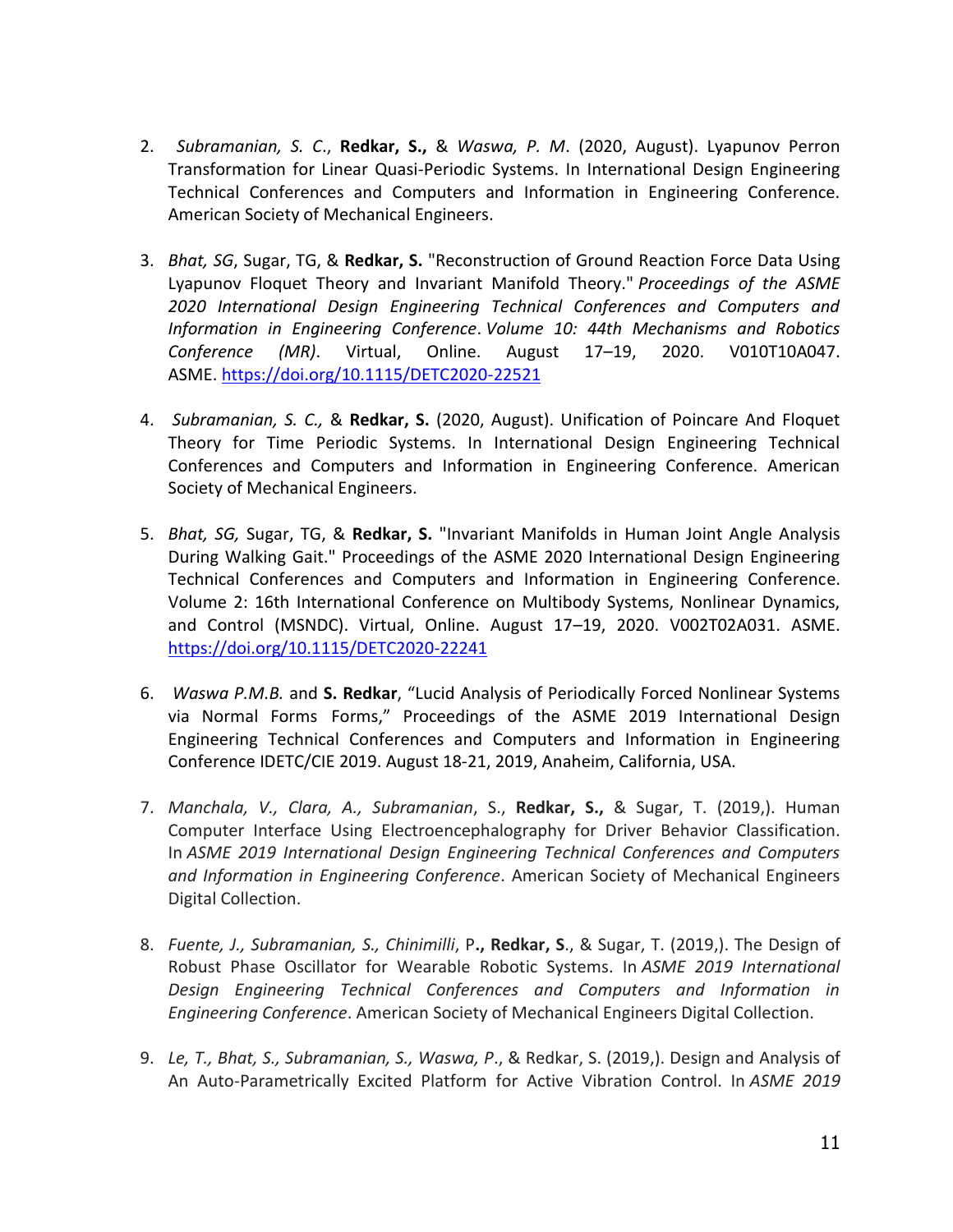*International Design Engineering Technical Conferences and Computers and Information in Engineering Conference*. American Society of Mechanical Engineers Digital Collection.

- 10. *CS Susheel Kumar, PT Chinimilli*, **Sangram Redkar** and Tom Sugar, 'Human Locomotion Assistance using <sub>A - ∞</sub> Features Based Adaptive Oscillator, accepted for publication in the Proceedings of 2019 IEEE Wearable Robotics Association Conference (WearRAcon), March 26-28, 2019, Scottsdale, AZ, USA.
- 11. *Sandesh Bhat, CS Susheel, Jason Olson*, **Sangram Redkar**, Thomas Sugar, 'Analysis of a Periodic Force Applied to the Trunk to Assist Walking Gait', accepted for publication in the Proceedings of 2019 IEEE Wearable Robotics Association Conference (WearRAcon), March 26-28, 2019, Scottsdale, AZ, USA.
- 12. *Sandesh Bhat*, **Sangram Redkar** and Thomas Sugar, 'Development of a Passive Prosthetic Ankle with Slope Adapting Capabilities', In the proceedings of the ASME 2018 International Mechanical Engineering Congress and Exposition, November 9-15, 2018, Pittsburgh, PA, USA, IMECE2018-86593.
- 13. *CS Susheel Kumar, Sandesh Bhat, Jason Olson, Thao Le* and **Sangram Redkar**, 'Design and Development of an Unmanned Underwater Vehicle (UUV) in the form of a Cuttlefish', In the proceedings of the ASME 2018 International Mechanical Engineering Congress and Exposition, November 9-15, 2018, Pittsburgh, PA, USA, IMECE2018-86530
- 14. *PT Chinimilli*, **S Redkar**, W Zhang, 'Human activity recognition using inertial measurement units and smart shoes', American Control Conference (ACC), 2017, 1462- 1467.
- 15. TG Sugar, *E Fernandez*, D Kinney, KW Hollander, **S Redkar** HeSA, Hip Exoskeleton for Superior Assistance Wearable Robotics: Challenges and Trends, pp 319-323, 2017
- 16. *Juan De la Fuente*, Thomas Sugar, **Sangram Redkar** and *Andrew Bates*, 'Nonlinear Phase based oscillator to generate and assist periodic motions', ASME IDETC2016, Charlotte, NC, USA, May 2016
- 17. *Evi Ezekiel* and **Sangram Redkar**, 'Reducibility of Quasiperiodic Systems', in the proceedings of ASME IMECE, November 9-12, 2012, Houston, Texas, Paper No. IMECE2012-86471.
- 18. *Ujjwal Koneru*, **Sangram Redkar**, and Anshuman Razdan, 'Fuzzy Logic based Sensor Fusion for Accurate Tracking', paper no. 759, In the proceeding of 7th International Symposium on Visual Computing, September 26-28, 2011, Las Vegas, Nevada, USA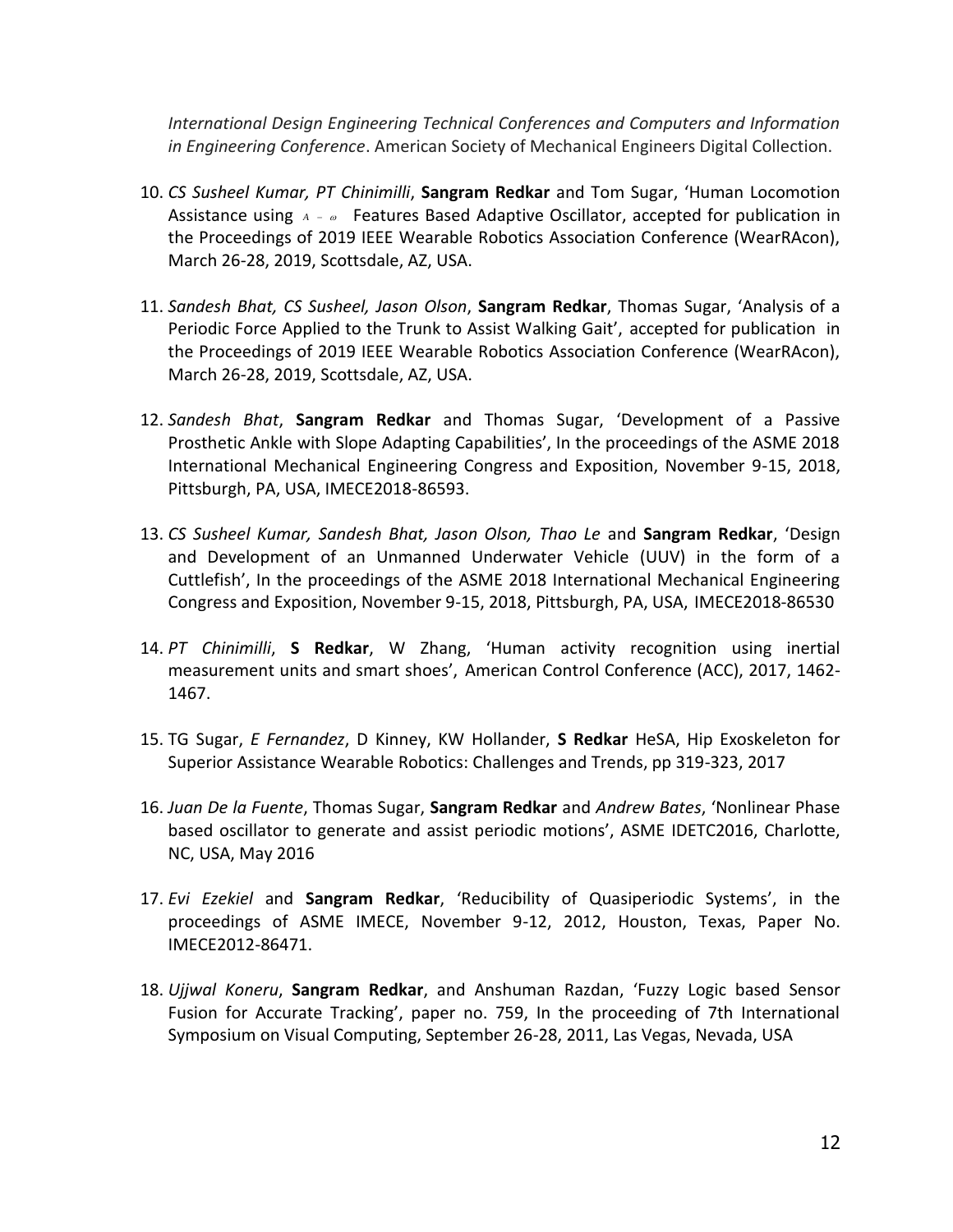- 19. *A. Vargas-Clara* and **Sangram Redkar**, 'Development of a Stop Rotor UAV', paper no. 141 ENG101 in the proceedings of IAJC ASEE IEEE Joint Conference 2011, Hartford Connecticut.
- 20. **Sangram Redkar**, 'Stability of Quasiperiodic Systems' paper no. 148 ENG101 in the proceedings of IAJC ASEE IEEE Joint Conference 2011, Hartford Connecticut.
- 21. *Thomas Conner* and **Sangram Redkar,** 'Design and Development of a Hypocycloid Engine for Unmanned Aerial Vehicles (UAVs)', IMECE2010-40448, ASME 2010 International Mechanical Engineering Congress & Exposition, Nov 12-18, 2010 Vancouver, Canada.
- **22. Sangram Redkar** and S.C. Sinha, ' Order Reduction of Parametrically Excited Nonlinear Systems Subjected to External periodic Excitations', In the Proceedings of ASME 2009 International Design Engineering Technical Conferences (IDETC) & Computers and Information in Engineering Conference (CIE) 2009, San Diego, CA, August 30-September 2, Paper No.: IDETC2009-86886.
- 23. **Sangram Redkar,** Tom Sugar, Bill Dillard and Karthik Narayanan, ' Determination of Kinematic Parameters using inertial Sensing', In the Proceedings of ASME 2009 International Design Engineering Technical Conferences (IDETC) & Computers and Information in Engineering Conference (CIE) 2009, San Diego, CA, August 30-September 2, San Diego, CA, August 30-September 2, Paper No: IDETC2009-86533.
- 24. **Sangram Redkar,** 'AC2009-2344: Advanced Vehicle Dynamics: Theory in Practice', In the Proceedings of ASEE Conference and Exposition, Austin, TX, June-2009, Paper No.: AC2009-2344.
- 25. **Sangram Redkar**, Trian G., B Rogers and Scott Danielson, 'AC 2008-2243: Automotive Engineering Technology: A Counter Intuitive Path to Greater Technology Enrollment', In the Proceedings of ASEE Annual Conference & Exposition, Pittsburgh, PA, Jun- 2008, Paper No.: AC 2008-2243.
- 26. B. Dillard, K. Narayanan, M Greene and **Sangram Redkar**, 'Issues in Wearable Biomechanical Inertial Sensor Systems', In the Proceedings of IEEE/ION Position Location and Navigation Symposium, Monterey, CA, May-2008, Pages 210-216.
- 27. **Sangram Redkar** and S. C. Sinha, 'Order reduction of nonlinear systems subjected to periodic excitations', In the Proceedings of ASME IMECE 05, Orlando, FL, Paper No.: IMECE 2005-82354.
- 28. **Sangram Redkar** and S. C. Sinha, 'Order reduction of large-scale nonlinear systems with periodic-quasiperiodic coefficients', In the Proceedings of ASME DETC 05, Long Beach, CA, Paper No.: DETC2005-85306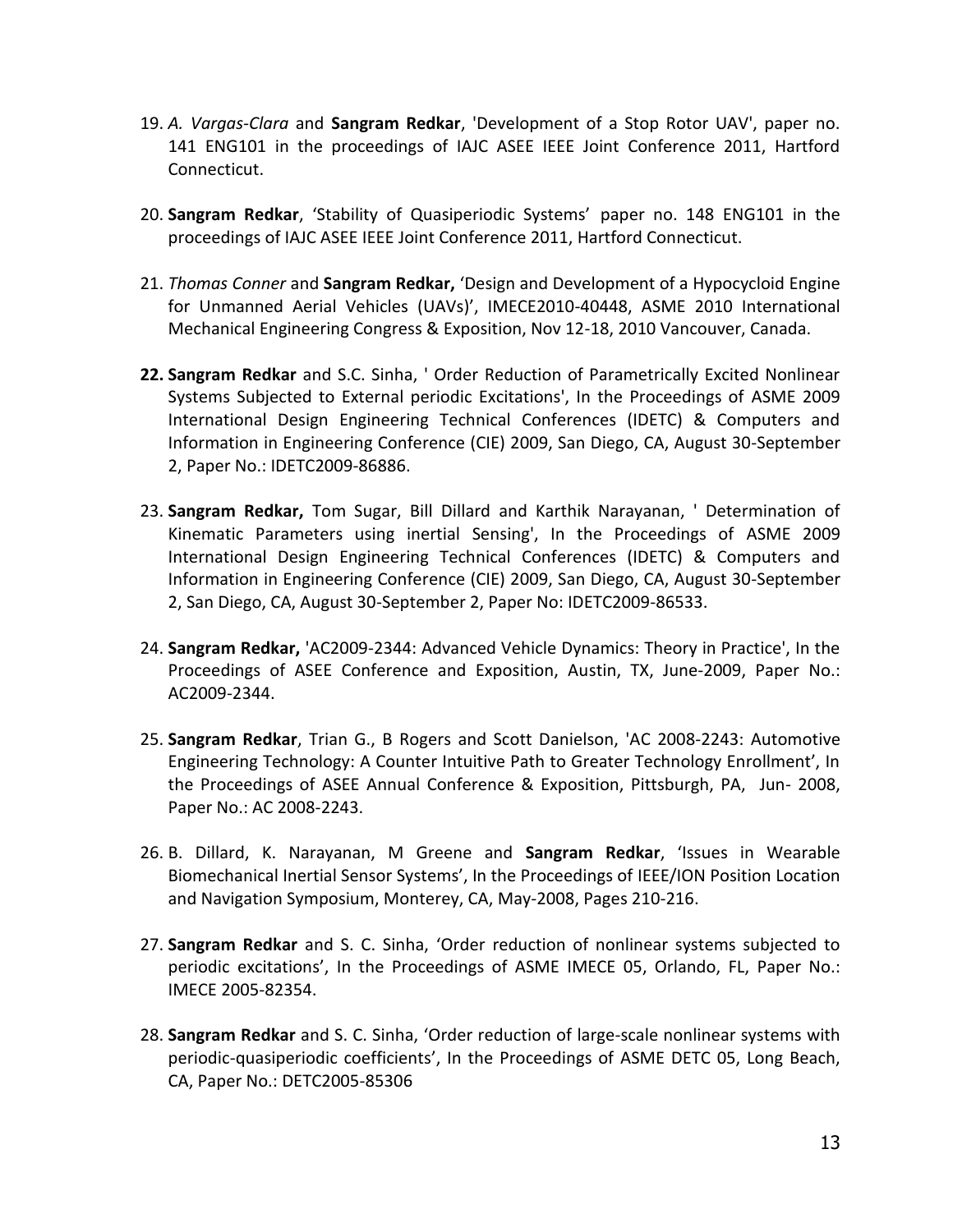- 29. **Sangram Redkar** and S. C. Sinha, 'Order reduction of periodic-quasiperiodic systems', in the Proceedings of ENOC 05, Eindhoven, the Netherlands, Paper No.: ENOC05-469.
- 30. **Sangram Redkar**, 'Order reduction of parametrically excited MEMS', In the Proceedings of SECTAM XXII, Tuskegee, Alabama August '04, Pages: 412-422.
- 31. **Sangram Redkar,** Sinha, S.C. and E. A. Butcher, 'Some Techniques for Order Reduction of Nonlinear Time Periodic Systems.', In the Proceedings of ASME- IMECE 03, Washington D.C., USA, Paper No: IMECE 2003/42559,
- 32. Sinha, S.C., **Sangram Redkar**, Deshmukh, V. and E. A. Butcher, 'Order reduction of nonlinear time periodic systems using invariant manifolds', In the Proceedings of ASME-DETC 03, Chicago, IL, Paper No.: VIB-48445
- 33. Sinha, S.C., **Sangram Redkar**, and E. A. Butcher, 'Order Reduction of Nonlinear Systems', In the proceedings of 10<sup>th</sup> International Congress on Sound and Vibration, July '03, Stockholm, Sweden.

# **(f) Presentations at Professional Meetings/Invited Talks:**

\*1. **Sangram Redkar**, 'Development of a Stop Rotor UAV', IAJC ASEE IEEE Joint Conference 2011, Hartford Connecticut

\*2. **Sangram Redkar**, **'**Order Reduction and Control of Parametrically Excited Nonlinear MEM Systems', World Congress of Nonlinear Analysts, July-2008, Orlando, Florida.

\*3. **Sangram Redkar,** 'Application of Inertial Measurement in Body Orientation Sensing', National Highway Traffic Safety Administration, U.S. Department of Transportation, Mar-08, Washington, DC.

\*4. **Sangram Redkar,** 'Application of Inertial Measurement in Biomechanics', Archangel Systems, Oct-2007, Auburn, AL

5. **Sangram Redkar**, 'Order reduction of nonlinear parametrically excited MEMS'*.* Presentation at SECTAM XXII, August '04, Tuskegee University, Alabama

6. **Sangram Redkar**, S.C. Sinha and E. Butcher, *'*Order reduction of periodic-quasiperiodic nonlinear systems'. Presentation at tenth Conference on Nonlinear Vibrations, Stability and Dynamics of Structures, July '04, Virginia Tech., Blacksburg, Virginia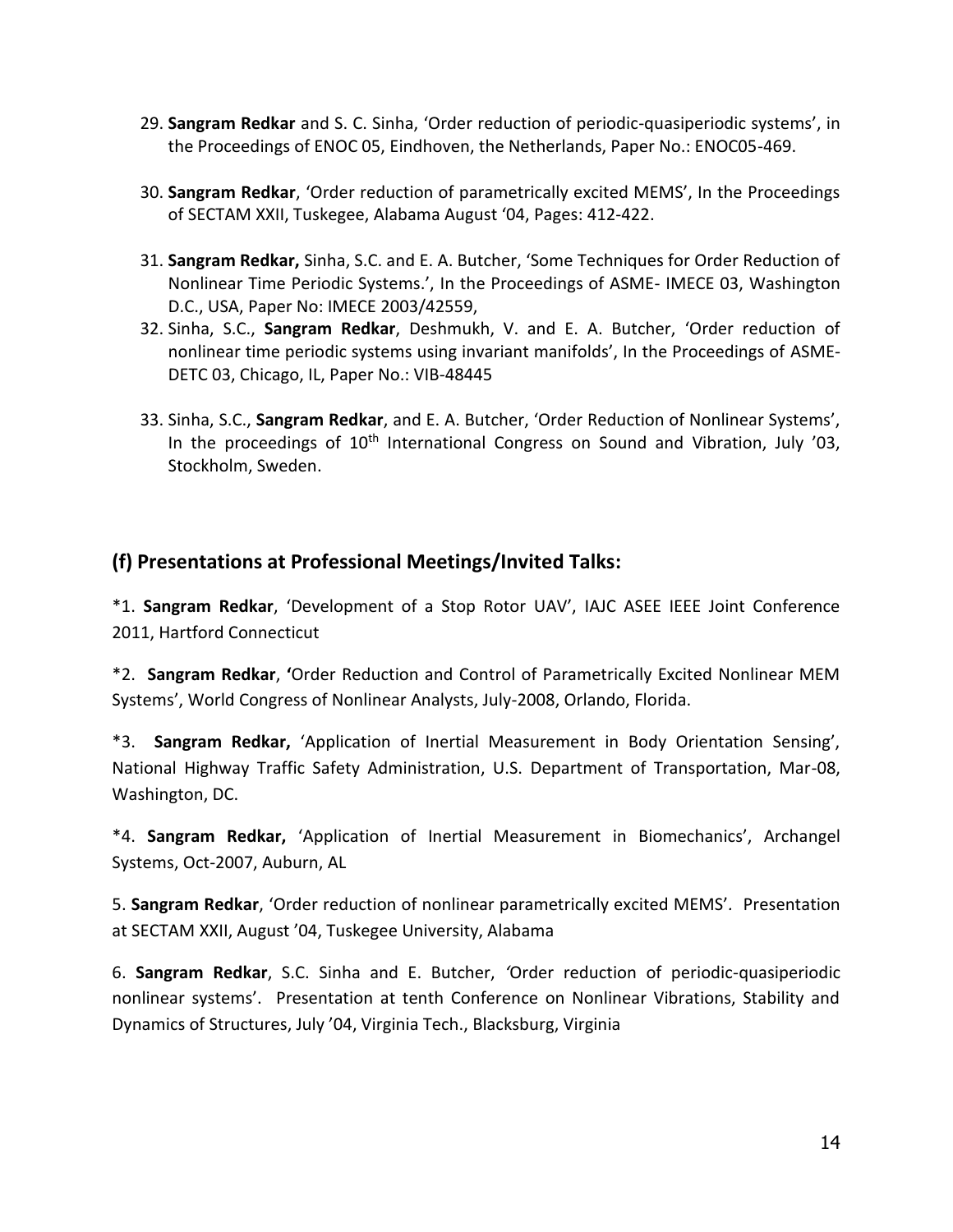7. **Sangram Redkar**,' New Approaches for Analysis and Reduced Order Modeling for Parametrically Excited Systems', Presentation at GSC Research Forum Conference, March '04, Auburn University, Alabama,

8. Milek, G. L., **Sangram Redkar,** and S.C. Sinha, ' Stability, Robustness and Lyapunov Redesign of Nonlinear Time-Periodic Dynamical Systems subjected to Parametric Perturbation'. Presentation at ninth Conference on Nonlinear Vibrations, Stability and Dynamics of Structures, August '02, Virginia Tech., Blacksburg, Virginia.

9. **Sangram Redkar**, 'Simulation and optimization of occupant restraint system'*,* Automotive Research Association of India, September-01, Pune, India.

10. **Sangram Redkar**, 'The philosophy of Total Productive maintenance (TPM)', Presentation at Vickers School of Hydraulics, May-96, Mumbai, India.

11. **Sangram Redkar**, 'Some studies in PLC logic gates applied to mechanical system', Presentation at Vickers School of Hydraulics, March -96 Mumbai, India.

# **(g) Service:**

# **1. University**

| <b>Committee</b>      | University Level (program, | Role (member, chair) | Years        |
|-----------------------|----------------------------|----------------------|--------------|
| <b>Name</b>           | <b>School, University)</b> |                      |              |
| Interplanetary        | University                 | Member               | $2017 -$     |
| Initiative            |                            |                      | Present      |
| Steering              |                            |                      |              |
| Committee             |                            |                      |              |
| Undergraduate         | <b>TPS</b>                 | Member               | 2017-Present |
| Curriculum            |                            |                      |              |
| Committee             |                            |                      |              |
| Systems               | <b>TPS</b>                 | Member               | 2017-Present |
| Engineering           |                            |                      |              |
| Executive             |                            |                      |              |
| Committee             |                            |                      |              |
| Systems               | <b>TPS</b>                 | Member               | 2017-present |
| Engineering           |                            |                      |              |
| PhD graduate          |                            |                      |              |
| committee             |                            |                      |              |
| <b>Faculty Hiring</b> | <b>TPS</b>                 | Chair                | 2014-2015    |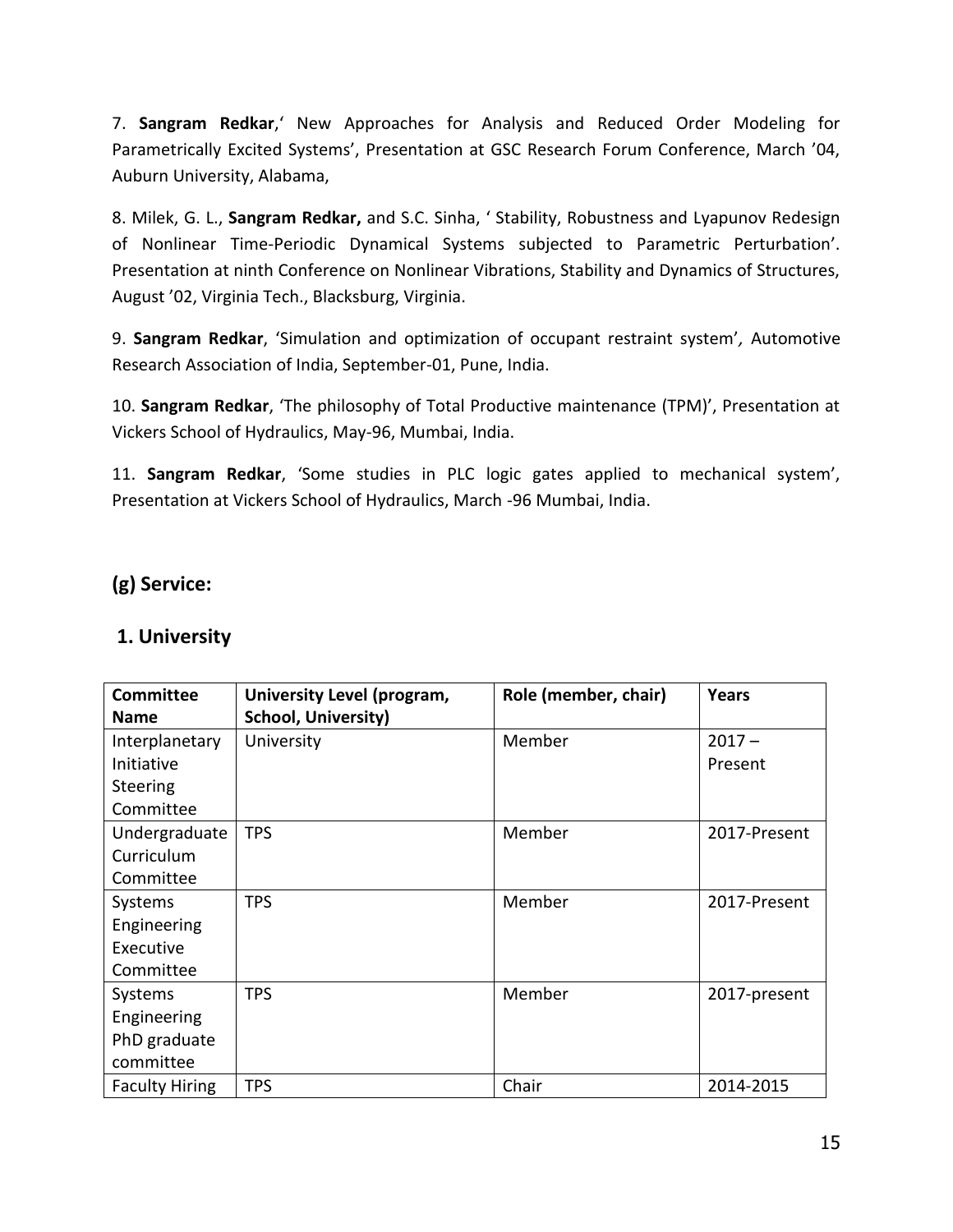| Committee             |            |        |           |
|-----------------------|------------|--------|-----------|
| <b>Faculty Hiring</b> | <b>FSE</b> | Member | 2014-2015 |
| Committee             |            |        |           |
| Deans Faculty         | <b>CTI</b> | Member | 2011-2012 |
| Advisory              |            |        |           |
| Committee             |            |        |           |
| Curriculum            | <b>CTI</b> | Member | 2010-2012 |
| and academic          |            |        |           |
| program               |            |        |           |
| Committee             |            |        |           |
| Curriculum            | <b>CTI</b> | Member | 2009-2012 |
| Committee             |            |        |           |

# **2. Professional**

1. **Member**, ASME, ASEE, Review Board Member-International Association of Journals and Conferences (IAJC).

2. **Session Organizer:** ASME- IMECE-2011, Advances in Aerospace Technology: Unmanned Aerial Vehicles, Denver, Colorado, November 11-17, 2011.

3**. Session Co-chair:** ASME IDETC-2007, MSNDC-15-1 Applications to Microsystems, Session Sponsor: ASME, Technical Committee on Multi-body Systems and Nonlinear Dynamics Sept 4- 7, 2007, Las Vegas NV.

4. **Organizer:** Student paper competition ASME IDETC-08, San Diego, CA, Session Organizer, ASME-IMECE-2010

5. **Reviewer for following international journals:** Nonlinear Dynamics, Journal of Vibration and Acoustics, Communications in Nonlinear Science, ASME Journal of Computation and Nonlinear Dynamics

6. **Reviewer for Springer Publishing:** Review books, book proposals, and book chapters for Springer.

7. **Consultant:** Able Engineering and Component Services, Phoenix, AZ, U-Haul Technical Center, Phoenix, AZ, Archangel Systems Inc, Auburn, AL, Accuwright Industries, Gilbert.

# **3. Community**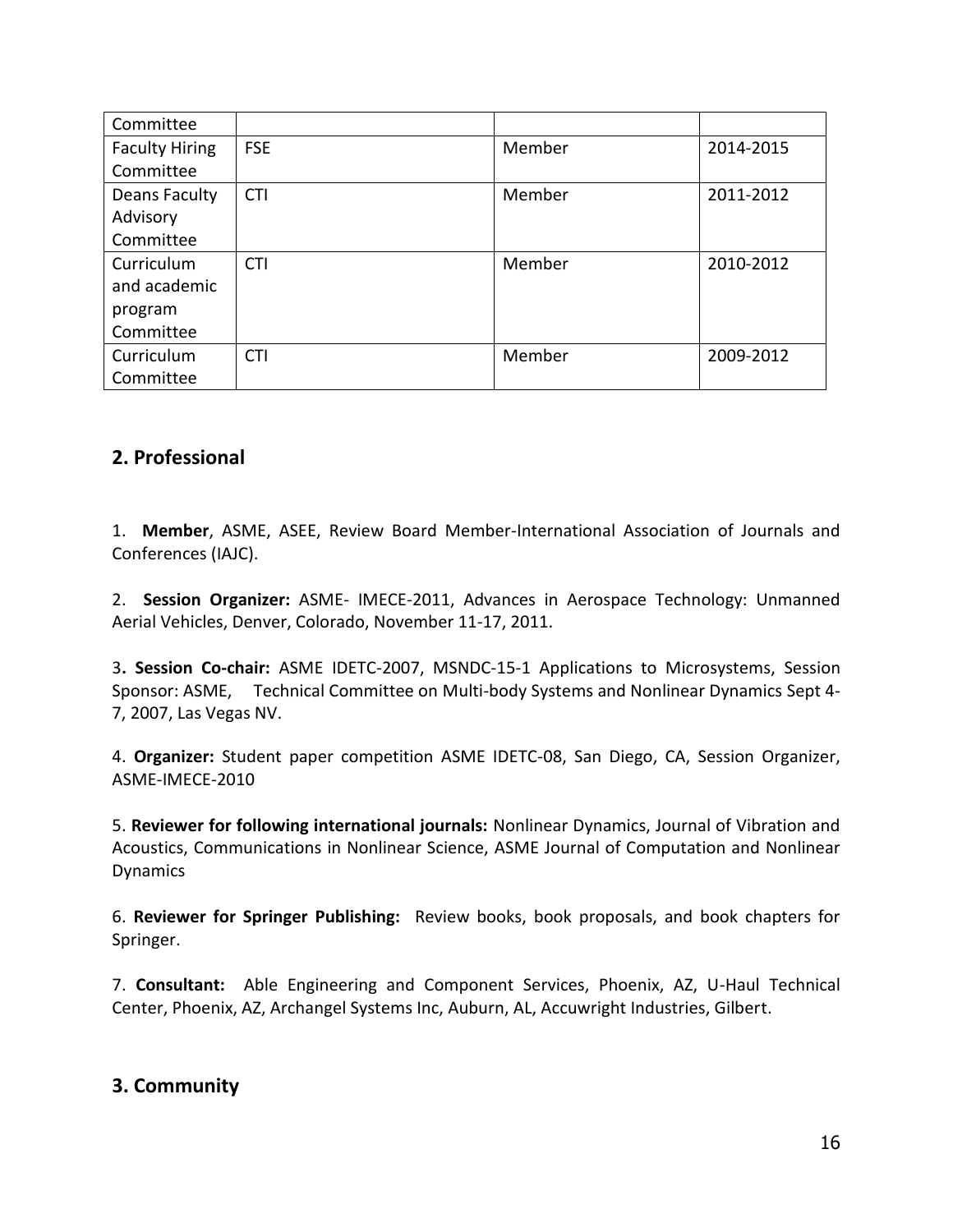I have been serving as Subject Matter Expert (SME) to various DoD agencies like AFRL, ARO, DTRA, NSWC and SOCOM in the areas of physiological sensing, inertial navigation, wearable robots etc. The duties typically involve discussing current and future needs with steak holders, help DoD leadership set research priorities, provide assistance in articulating needs, requirements so that an engineering solution can be explored, help evaluate risks in various DoD initiatives and programs and suggest risk mitigation strategies.

Since 2018, I have been engaged with US Army outreach program to host students, cadets, recruits and veterans at ASU poly. They intern in our lab under my supervision and get familiar with DoD supported research programs in our lab.

I have participated in student recruiting activities in form of hosting visitors, provide lab tours, visiting high schools, meeting with k-12 teachers. I regularly mentor high school students throughout the year.

I have established research collaborations in the US and abroad. Specifically, I have helped engineering schools in India to develop "hands on engineering" curriculum that is relevant to local communities. As part of this effort, I have travelled to India in 2019 to meet with leaders of engineering schools.

I have participated in student recruiting activities in form of hosting visitors, provide lab tours, visiting high schools, meeting with k-12 teachers. I regularly mentor high school students throughout the year.

I also engage with industry like Intel, NXP, Northrup etc. by providing input to their engineering issues, help define research problem, help them recruit ASU students and help them solve difficult engineering problems.

I have represented ASU and TPS at various tradeshows like CES, industry conferences like Wearacon and showcased our capabilities, teaching and research initiatives. I have mentored junior faculty in various issues regarding research and teaching. I have also helped junior faculty secure research funding from DoD and university.

# **(h) Scholarly Activities and Sponsored Projects:**

### **1. Successful Grants and Contracts Awarded/Selected for funding:**

| No. | Title | <b>Funding</b> | Time Period   Dollar |        | PI/C | <b>Individu</b> | Managi |
|-----|-------|----------------|----------------------|--------|------|-----------------|--------|
|     |       | <b>Source</b>  |                      | Amount | o-Pl | a.              | ng     |
|     |       |                |                      |        |      | <b>Share</b>    | Unit   |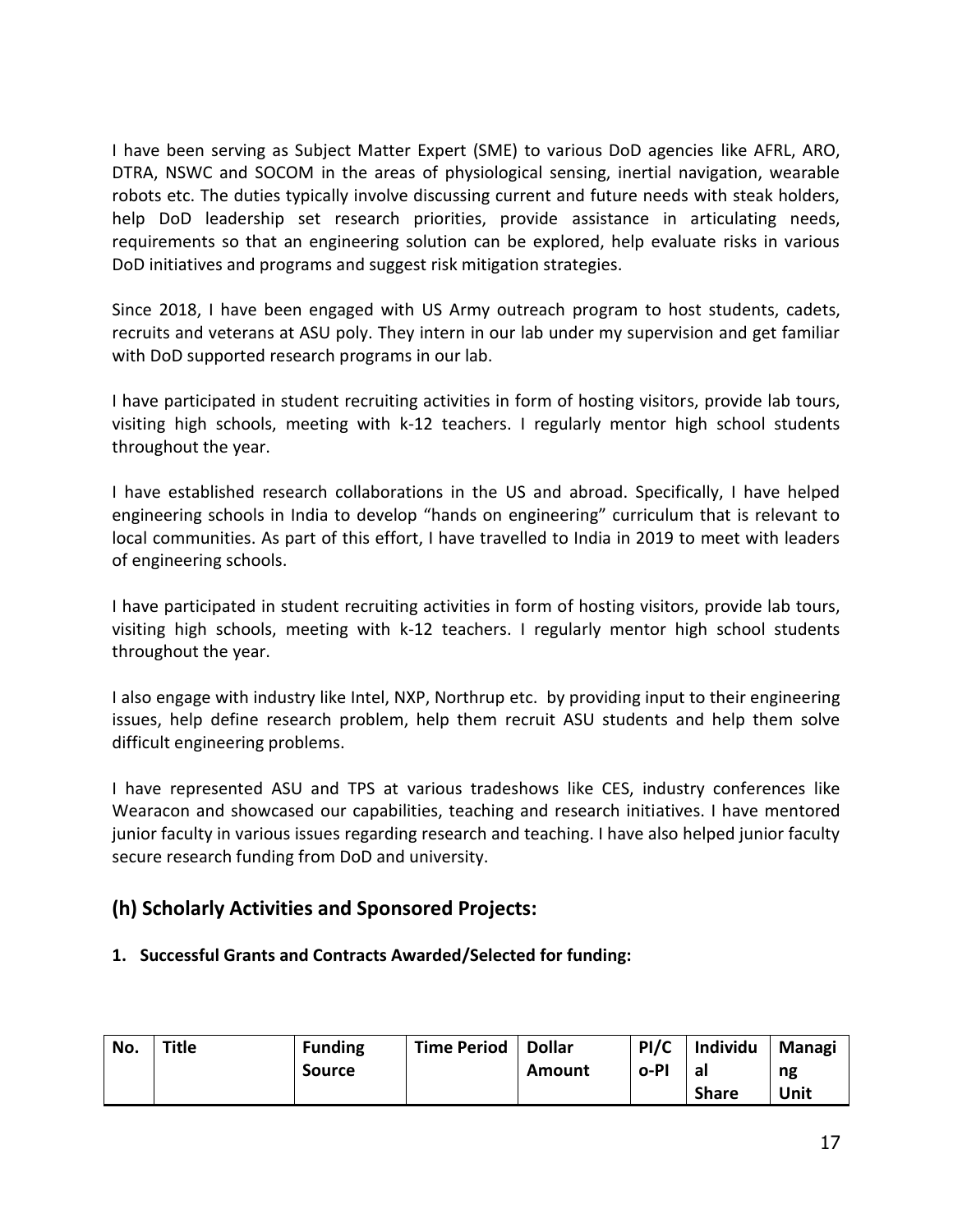| 1.  | AFRL-UDC                                                        | <b>AFRL</b>                     | 8/1/20<br>To<br>7/30/21     | \$25,0000   | PI          | 100% | <b>TPS</b>  |
|-----|-----------------------------------------------------------------|---------------------------------|-----------------------------|-------------|-------------|------|-------------|
| 2.  | <b>BRAIN center</b><br>Grant                                    | <b>ASU-BRAIN</b>                | 7/15/20<br>To<br>6/30/21    | \$25,000    | $Co-$<br>PI | 50%  | <b>FSE</b>  |
| 3.  | Development of<br><b>EWD</b>                                    | DTRA/NSW<br>C                   | 01/02/20<br>To<br>12/31/23  | \$1,350,000 | PI          | 100% | <b>TPS</b>  |
| 4.  | AFRL-UDC                                                        | <b>AFRL</b>                     | $8/1/2019$ -<br>7/30/2020   | \$25,000    | PI          | 50%  | <b>TPS</b>  |
| 5.  | RIMUS-MD                                                        | <b>DHA</b>                      | $7/1/2019$ -<br>12/31/2019  | \$27,000    | PI          | 100% | <b>TPS</b>  |
| 6.  | Rapid<br>Responsive<br>Space-Phase-III                          | <b>ASU</b>                      | 7/1/2019<br>To<br>6/30/2020 | \$15,000    | PI          | 100% | <b>SESE</b> |
| 7.  | Space-Robotics-<br>Phase-III                                    | <b>ASU</b>                      | 7/1/2019<br>To<br>6/30/2020 | \$30,000    | $Co-$<br>PI | 50%  | <b>SESE</b> |
| 8.  | Development of<br>an ePoD                                       | DoD-Rapid<br>Innovation<br>Fund | 8/1/19<br>To<br>7/30/21     | \$1,014,738 | PI          | 50%  | <b>TPS</b>  |
| 9.  | Loadmaster<br>Exoskeleton for<br><b>Aerial Port</b><br>Delivery | DoD-Rapid<br>Innovation<br>Fund | 7/1/19<br>To<br>6/30/21     | \$1,251,599 | $Co-$<br>PI | 50%  | <b>TPS</b>  |
| 10. | Development of<br>Upper-Arm<br>Exso                             | Mayo-ASU                        | 1/15/19<br>To<br>12/31/19   | \$31,000    | $Co-$<br>PI | 50%  | <b>TPS</b>  |
| 11. | AFRL-University<br>Design<br>Challenge                          | DoD-AFRL                        | 7/1/18<br>To<br>7/1/19      | \$25,000    | PI          | 50%  | <b>TPS</b>  |
| 12. | Development of<br>Ultra High<br>Range UAV                       | <b>SRP</b>                      | 6/30/18<br>To<br>7/1/19     | \$60,000    | PI          | 100% | <b>TPS</b>  |
| 13. | Rapid                                                           | <b>ASU</b>                      | 5/31/18                     | \$25,000    | PI          | 100% | <b>SESE</b> |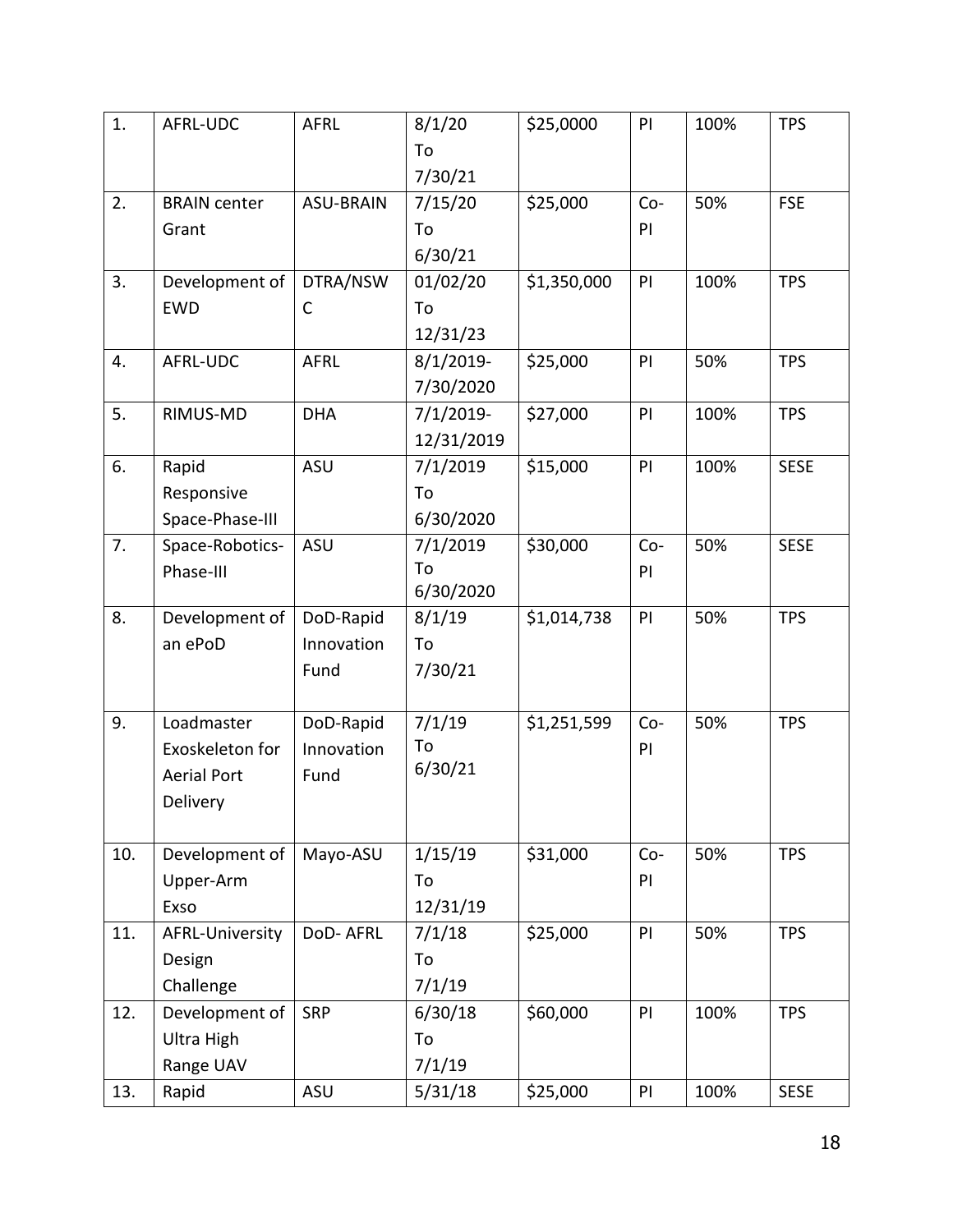|     | Responsive                                               |                        | To                            |           |             |      |             |
|-----|----------------------------------------------------------|------------------------|-------------------------------|-----------|-------------|------|-------------|
|     | Space-II pilot                                           |                        | 7/30/19                       |           |             |      |             |
| 14. | <b>Space Robotics</b><br>-II Pilot                       | <b>ASU</b>             | 5/31/18<br>To<br>7/30/18      | \$20,000  | $Co-$<br>PI | 25%  | <b>SESE</b> |
| 15. | Keen<br>Professorship                                    | <b>ASU</b>             | 1/8/18<br>To<br>5/20/18       | \$12,000  | PI          | 50%  | <b>TPS</b>  |
| 16. | Innovative<br><b>Dynamic Tire</b><br>Sensor              | DoD-AF                 | 8/22/17<br>To<br>5/1/18       | \$43,194  | PI          | 100% | <b>TPS</b>  |
| 17. | Exsosense                                                | <b>DoD</b><br>SOCOM    | 8/23/17<br>To<br>7/30/19      | \$74,986  | PI          | 100% | <b>TPS</b>  |
| 18. | Development of<br>a Passive Ankle                        | DHP/DoD                | 8/1/2017<br>To<br>3/13/18     | \$54,000  | $Co-$<br>PI | 50%  | <b>TPS</b>  |
| 19. | Development of<br>a wireless IMU                         | DHP/DoD                | 7/1/2017<br>To<br>1/31/18     | \$63,000  | $Co-$<br>PI | 50%  | <b>TPS</b>  |
| 20. | sUAS challenge<br>(Undergraduate<br>Project-REU)         | <b>ASU</b>             | 7/1/2017<br>To<br>5/20/2018   | \$3,000   | PI          | 100% | <b>TPS</b>  |
| 21. | University<br>Design<br>Challenge                        | AFOSR/TSC              | 8/15/2012<br>To<br>8/14/2019  | \$140,000 | PI          | 50%  | <b>TPS</b>  |
| 22. | Flexible Hybrid<br>Electronics<br>(Undergrad<br>Project) | NextGen<br>Aeronautics | 10/1/2016<br>To<br>12/31/2018 | \$40,500  | PI          | 100% | <b>TPS</b>  |
| 23. | Hip Exoskeleton<br>for Special<br>Assistance<br>(HeSA)   | <b>DARPA</b>           | 6/23/15<br>To<br>7/1/2017     | \$537,000 | $Co-$<br>PI | 50%  | EGR         |
| 24. | Four Minute<br>Mile Running<br>(4MM), year 2             | <b>DARPA</b>           | 1/1/14<br>To 5/31/15          | \$266,004 | $Co-$<br>PI | 50%  | <b>EGR</b>  |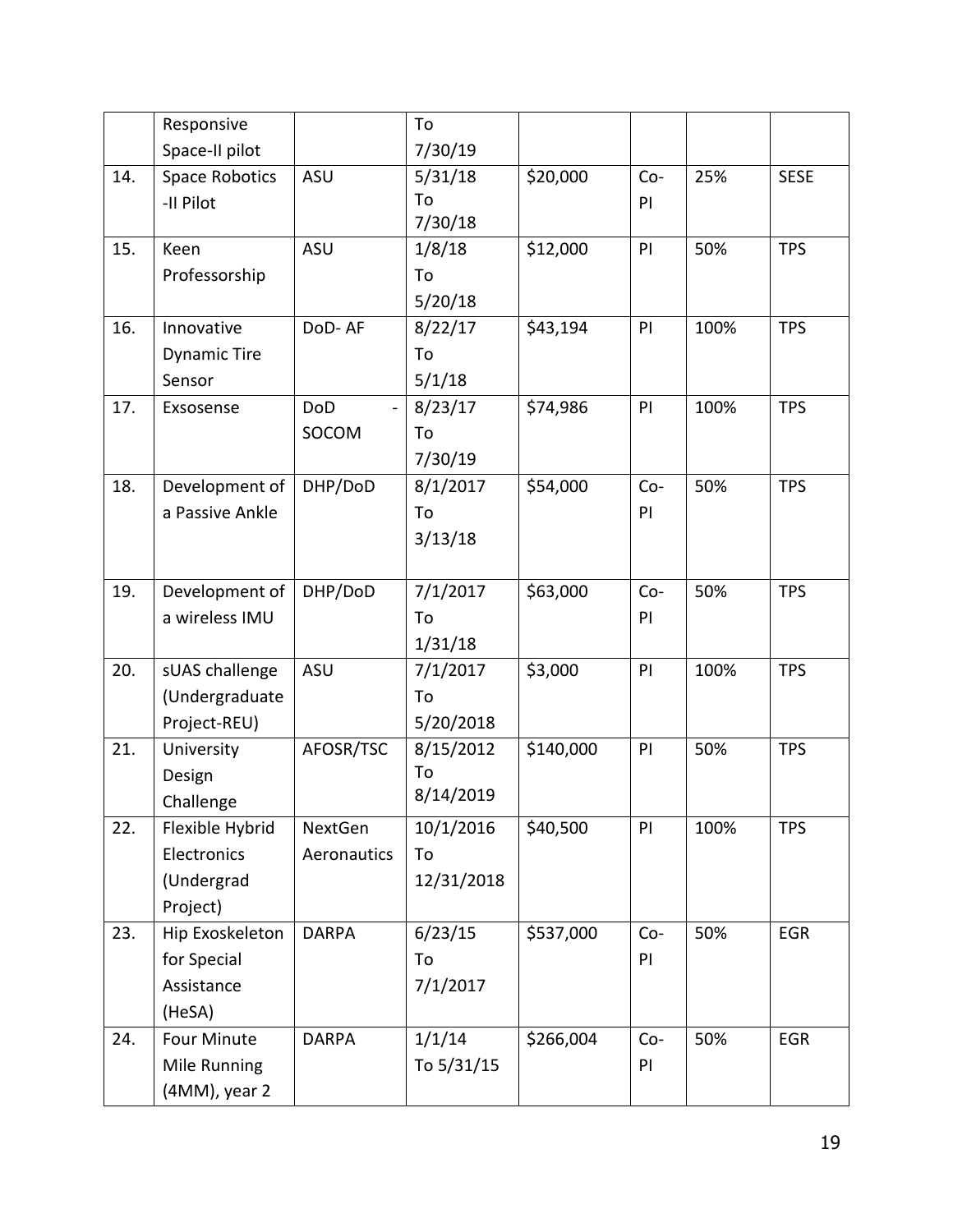| 25. | <b>Four Minute</b>              | <b>DARPA</b>         | $7/13/12$ To     | \$204,076 | Co-         | 20%  | <b>EGR</b> |
|-----|---------------------------------|----------------------|------------------|-----------|-------------|------|------------|
|     | Mile Running                    |                      | 5/31/14          |           | PI          |      |            |
|     | (4MM)                           |                      |                  |           |             |      |            |
| 26. | UI                              | J.                   | 12/15/13         | \$4,200   | PI          | 100% | EGR        |
|     | Development                     | Montgomer            | To               |           |             |      |            |
|     | for Suction                     | y Group LLC          | 5/15/14          |           |             |      |            |
|     | <b>Stabilized Floats</b>        |                      |                  |           |             |      |            |
| 27. | Blended                         | <b>CTI-SSE</b>       | 10/15/12         | \$12,000  | PI          | 100% | EGR        |
|     | Redundant                       |                      | To               |           |             |      |            |
|     | Array of Inertial               |                      | 6/30/13          |           |             |      |            |
|     | Navigation                      |                      |                  |           |             |      |            |
|     | Systems                         |                      |                  |           |             |      |            |
|     | (BRAINS)                        |                      |                  |           |             |      |            |
| 28. | Validation of an<br>Advanced    | <b>CTI-SSE</b>       | 10/15/12<br>To   | \$12,000  | $Co-$<br>PI | 15%  | <b>EGR</b> |
|     | Hybrid Electric                 |                      | 6/30/13          |           |             |      |            |
|     | Propulsion                      |                      |                  |           |             |      |            |
|     | System                          |                      |                  |           |             |      |            |
|     | Configurations                  |                      |                  |           |             |      |            |
|     | <b>Using Hardware</b>           |                      |                  |           |             |      |            |
|     | In-the-loop                     |                      |                  |           |             |      |            |
| 29. | Analysis<br>and                 | Mr.<br>Jim           | 10/15/2012       | \$25,000  | PI          | 100% | <b>EGR</b> |
|     | design<br>οf<br>Suction         | Montgomer<br>y       | To<br>10/15/2013 |           |             |      |            |
|     | <b>Stabilized Floats</b>        |                      |                  |           |             |      |            |
| 30. | Analysis of an                  | Bonner               | 4/22/2012        | \$2000    | PI          | 100% | ET/ATIC    |
|     | Air Motor                       | Enterprises          | To               |           |             |      |            |
|     |                                 |                      | 6/22/2012        |           |             |      |            |
| 31. | of<br>Design<br>a               | Ryder                | 1/9/2012         | \$508     | PI          | 100% | ET         |
|     | Hyperbaric                      | <b>Enterprises</b>   | 10               |           |             |      |            |
|     | Chamber                         |                      | 3/9/2012         |           |             |      |            |
|     | Research                        |                      |                  |           |             |      |            |
|     | Experience<br>for               |                      |                  |           |             |      |            |
|     | Undergraduates                  |                      |                  |           |             |      |            |
|     | Project                         |                      |                  |           |             |      |            |
| 32. | Process                         | <b>CTI-SSE</b>       | 10/15/11         | \$12,536  | PI          | 100% | ET         |
|     | Compensated                     |                      | To               |           |             |      |            |
|     | Resonance                       |                      | 5/30/12          |           |             |      |            |
|     | Testing (PCRT)                  |                      |                  |           |             |      |            |
| 33. | Feasibility<br>Study:<br>Energy | Ryder<br>Enterprises | 6/1/2011<br>To   | \$1000    | PI          | 100% | ET/ATIC    |
|     |                                 |                      |                  |           |             |      |            |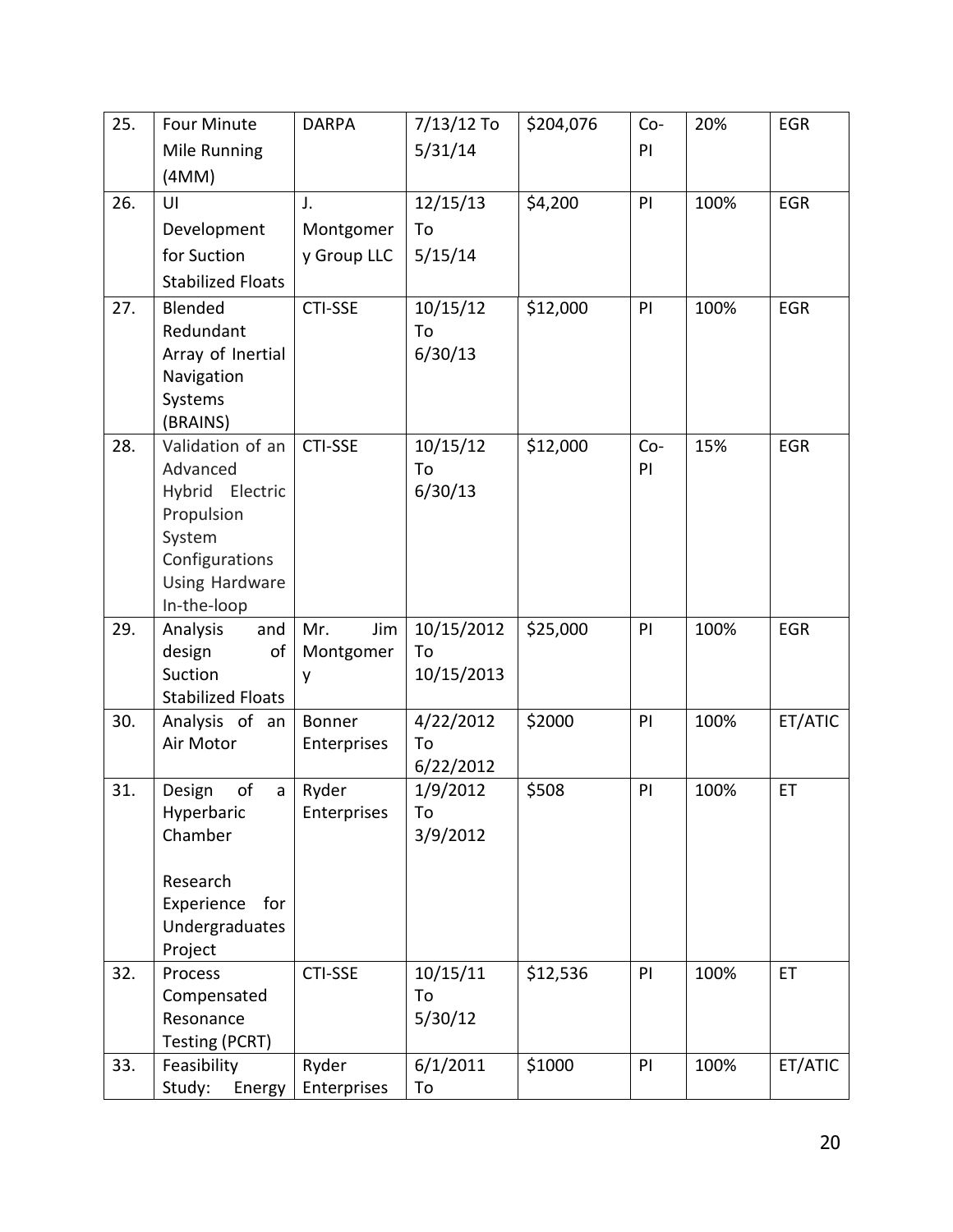|     | Harvesting<br>in<br>Central Arizona<br>Project                             |                                             | 8/1/2011                      |                                                     |              |      |               |
|-----|----------------------------------------------------------------------------|---------------------------------------------|-------------------------------|-----------------------------------------------------|--------------|------|---------------|
|     | Research<br>Experience<br>for<br>Undergraduates<br>Project                 |                                             |                               |                                                     |              |      |               |
| 34. | Modeling<br>and<br>Simulation<br>of<br><b>NextGen</b><br>Wiseman<br>engine | Wiseman<br>Technologie<br>S                 | 9/1/2011<br>To<br>8/30/2012   | \$15,000                                            | PI           | 100% | ET/ATIC       |
| 35. | Development of<br>a Wiseman UAV<br>Engine                                  | Science<br>Foundation<br>Az                 | 11/1/2010<br>To<br>9/30/2011  | Project<br>Share:<br>\$120,000<br>Total<br>Funding: | PI           | 100% | ET            |
|     |                                                                            |                                             |                               | \$1,000,000                                         | $Co-$<br>PI  | 14%  | ORSPA,<br>ASU |
|     | Industry<br>Match/Cost<br>Share                                            | Wiseman<br>Tech.<br>Inc,<br><b>MS</b>       |                               | \$120,000                                           |              | 100% | ET            |
|     | by<br>Wiseman<br>Technologies<br>Inc                                       |                                             |                               |                                                     | PI           |      |               |
| 36. | Development of<br><b>Rotary Engine</b>                                     | Campbell<br>Lukas<br>Research               | 10/18/2010<br>To<br>3/15/2011 | \$4988                                              | PI           | 100% | ET            |
| 37. | <b>ASME</b><br>Ishow<br>Travel Grant                                       | <b>ASME</b>                                 | 6/5/2010                      | \$1500                                              | $Co-$<br>PI. | 50%  | ET            |
| 38. | Modeling<br>and<br>Simulation<br>of<br>tilt-rotor/stop<br>rotor            | Naval<br>Air<br>Warfare<br>Center           | 1/15/2010<br>To<br>6/15/2010  | \$21,000                                            | PI           | 100% | ET/ATIC       |
| 39. | Development of<br>UAV and MAV<br>for<br>remote<br>surveillance             | Kutta<br>Technologie<br>Phoenix<br>S,<br>AZ | 8/15/2008<br>To<br>5/15/2009  | \$7,500                                             | $Co-$<br>PI  | 40%  | ET/ATIC       |
| 40. | <b>Faculty Grant</b>                                                       | American<br>Society<br>of<br>Non-           | 4/15/2008<br>To<br>4/15/2009  | \$8,000                                             | PI           | 50%  | ET            |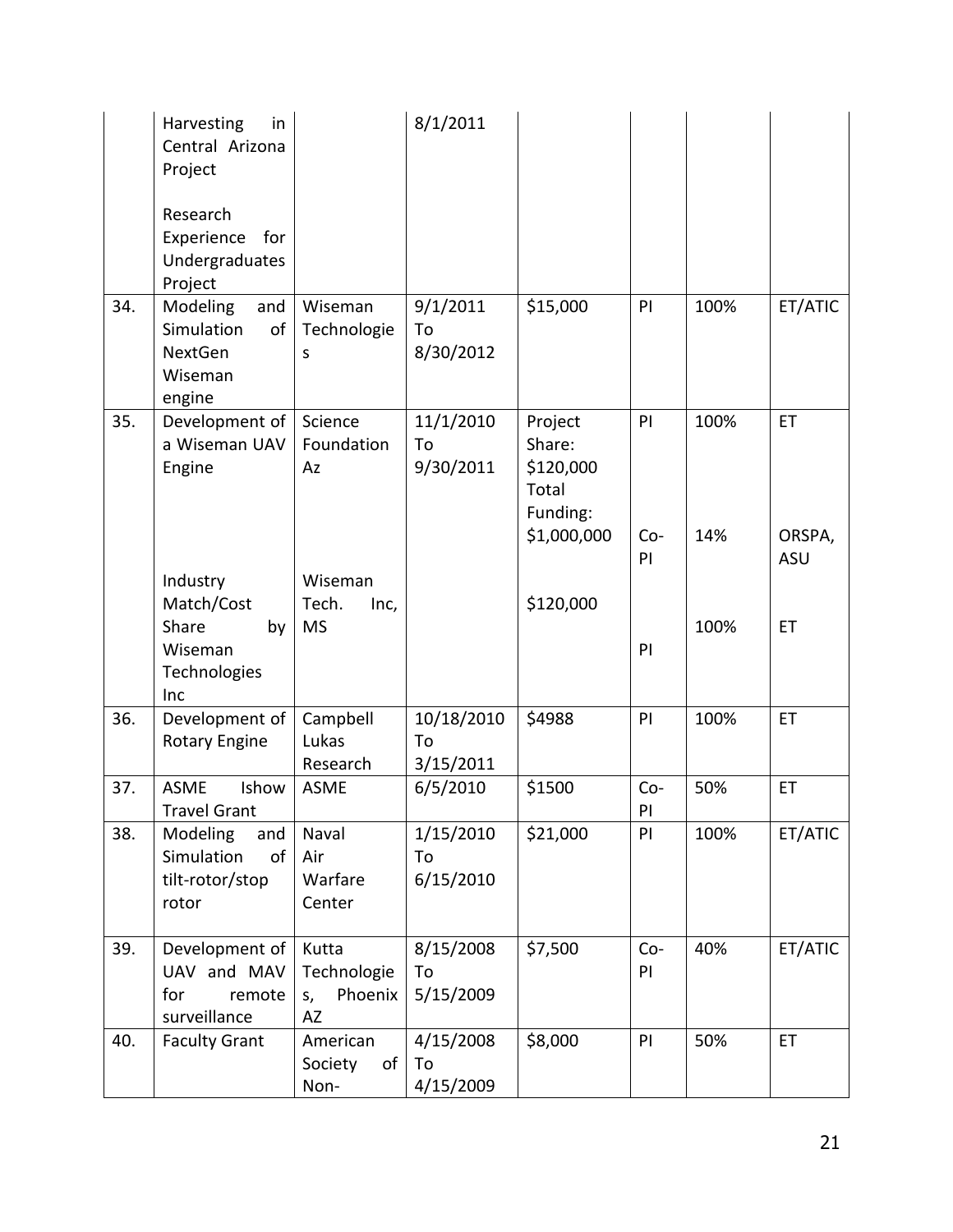|     |                                                                        | Destructive<br>Testing<br>(ASNT)                  |                              |             |             |      |                              |
|-----|------------------------------------------------------------------------|---------------------------------------------------|------------------------------|-------------|-------------|------|------------------------------|
| 41. | Course<br>Development<br>Student<br>and<br><b>Project Support</b>      | U-Haul<br>Internationa<br>ı                       | 2/1/2008<br>To<br>2/1/2009   | \$6,500     | PI          | 100% | ET                           |
| 42. | Body<br>Orientation<br>Sensing System<br>(BOSS) Proposal<br>No. 07-028 | <b>US</b><br>Department<br>of<br>Trans.<br>(DOT)  | 1/15/2007<br>To<br>6/15/2007 | \$99,999.28 | PI          | N/A  | Archan<br>gel<br>System<br>S |
| 43. | Head Alignment<br>and Orientation<br>(HALO) Sensing<br>System          | USAF/AFMC<br>, DET 1 AF<br>Research<br>Laboratory | 1/1/2006<br>To<br>1/6/2006   | \$99,999.48 | $Co-$<br>PI | N/A  | Archan<br>gel<br>System<br>S |

# **2. Pending Proposals**

**N/A**

# **3. Gifts in Kind**

| No. | <b>Title</b>                                                                | <b>Sponsor</b>  | Date       | <b>Dollar</b><br><b>Amount</b> | PI/Co<br>-PI | <b>Individual</b><br><b>Share</b> | <b>Managing</b><br><b>Unit</b> |
|-----|-----------------------------------------------------------------------------|-----------------|------------|--------------------------------|--------------|-----------------------------------|--------------------------------|
| 1.  | Polytec<br>Laser<br>Vibrometer<br>Setup                                     | Honeywell       | 5/22/2012  | \$250,000                      | PI           | 100%                              | <b>EGR</b>                     |
| 2.  | Resonance<br><b>Testing Setup</b>                                           | Vibrant         | 4/14/2012  | \$45,000                       | PI           | 100%                              | ET                             |
| 3.  | 1034X<br>Four<br>Vacuum<br>for<br>Pumps<br>Spiderman<br>Capstone<br>Project | Dynaflo<br>Inc. | 2/17/2012  | \$1200                         | PI           | 100%                              | <b>ET</b>                      |
| 4.  | Two VW<br>TDI<br>Engines,                                                   | <b>VW APG</b>   | 12/13/2011 | \$15,000                       | PI           | 100%                              | ET                             |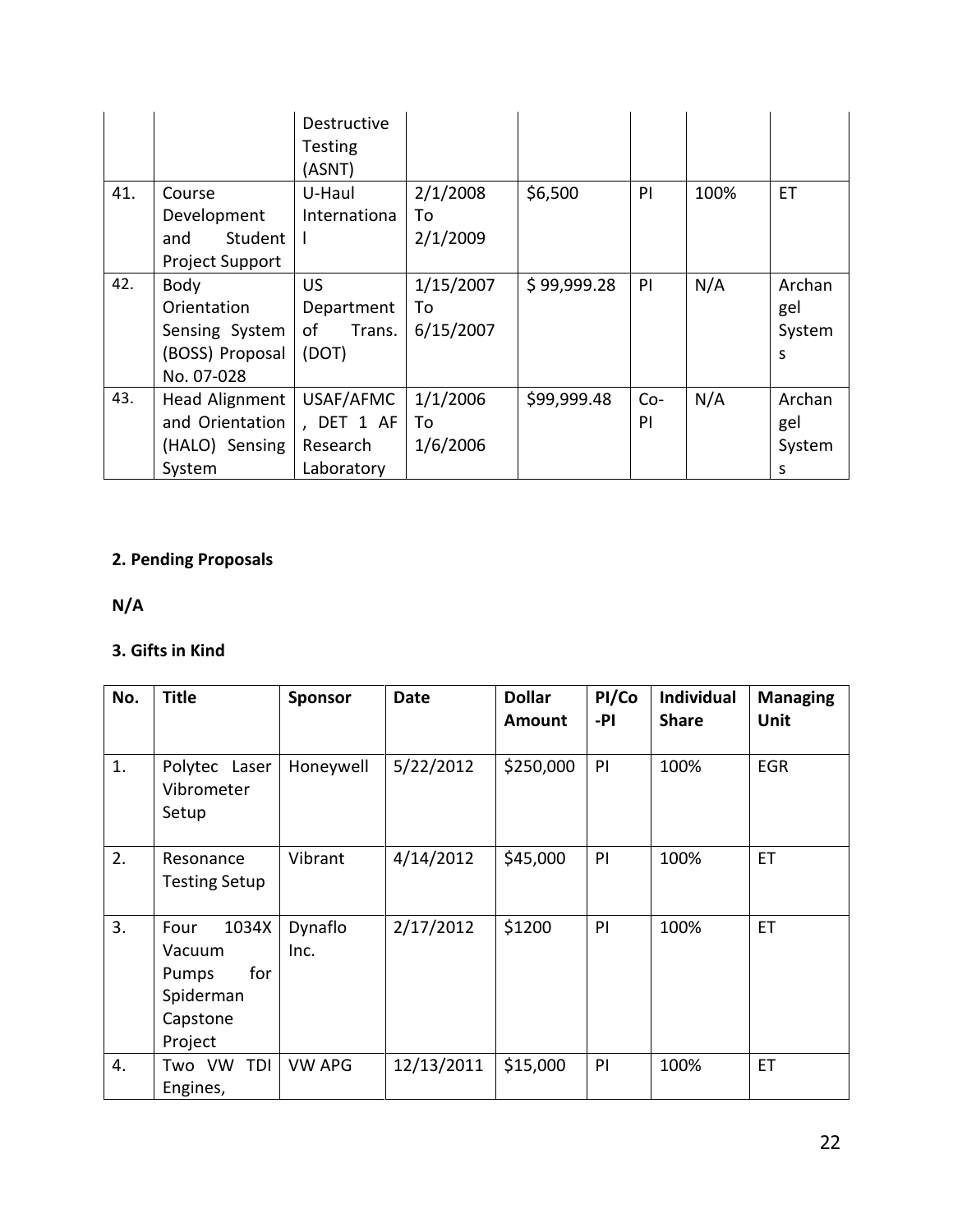|    | <b>Harness</b><br>assembly and<br>Front engine<br>mounting and<br>suspension<br>system |                        |                        |                                   |    |     |    |
|----|----------------------------------------------------------------------------------------|------------------------|------------------------|-----------------------------------|----|-----|----|
| 5. | <b>MSC</b><br>University<br>Software<br>Bundle -150<br>Academic<br>licenses            | <b>MSC</b><br>Software | 8/15/2008<br>8/15/2009 | \$4,500<br>(Software<br>Discount) | PI | 50% | ET |

# **(i) Graduate Students:**

### **1. Graduated PhD Students (Served as a Committee Chair/Co-Chair):**

1. Mr. Peter MB Waswa, 'Analysis and Control of Space Systems Dynamics via Floquet Theory, Normal Forms and Center Manifold Reduction', Graduation Date Fall 2019, served as a **committee Chair**.

2. Mr. PT Chinimilli, 'Human Activity Recognition and Control of Wearable Robots', Graduation Date Fall-2018 served as a **committee Co-Chair**

3. Mr. Juan De la Fuente, ', 'Nonlinear Phase Based control to Generate and Assist Oscillatory Motion with Wearable Robotics' served as a **committee Co-Chair** Graduation Date: Fall 2016.

4. Mr. Alvaro Vargas-Clara, Development of an Intelligent Control System Utilizing a Human Emotion Recognition System for an Unmanned Ground Vehicle' served as a **committee Chair**, Graduation Date: Spring 2015.

5. Mr. Matthew Holgate, 'Control of a Robotic Transtibial Prosthesis'. Graduation Date: Fall-09, Served as a **committee Co-Chair** 

### **2. Current PhD Students (Serving as a Committee Chair/Co-Chair)**

1. Mr. Kevin Nichols, serving as **committee Chair** Expected Date of Graduation: Spring 2021.

2. Mr. Jason Olson, serving as a **committee Chair**, Expected Date of Graduation: Spring 2021 **ABD**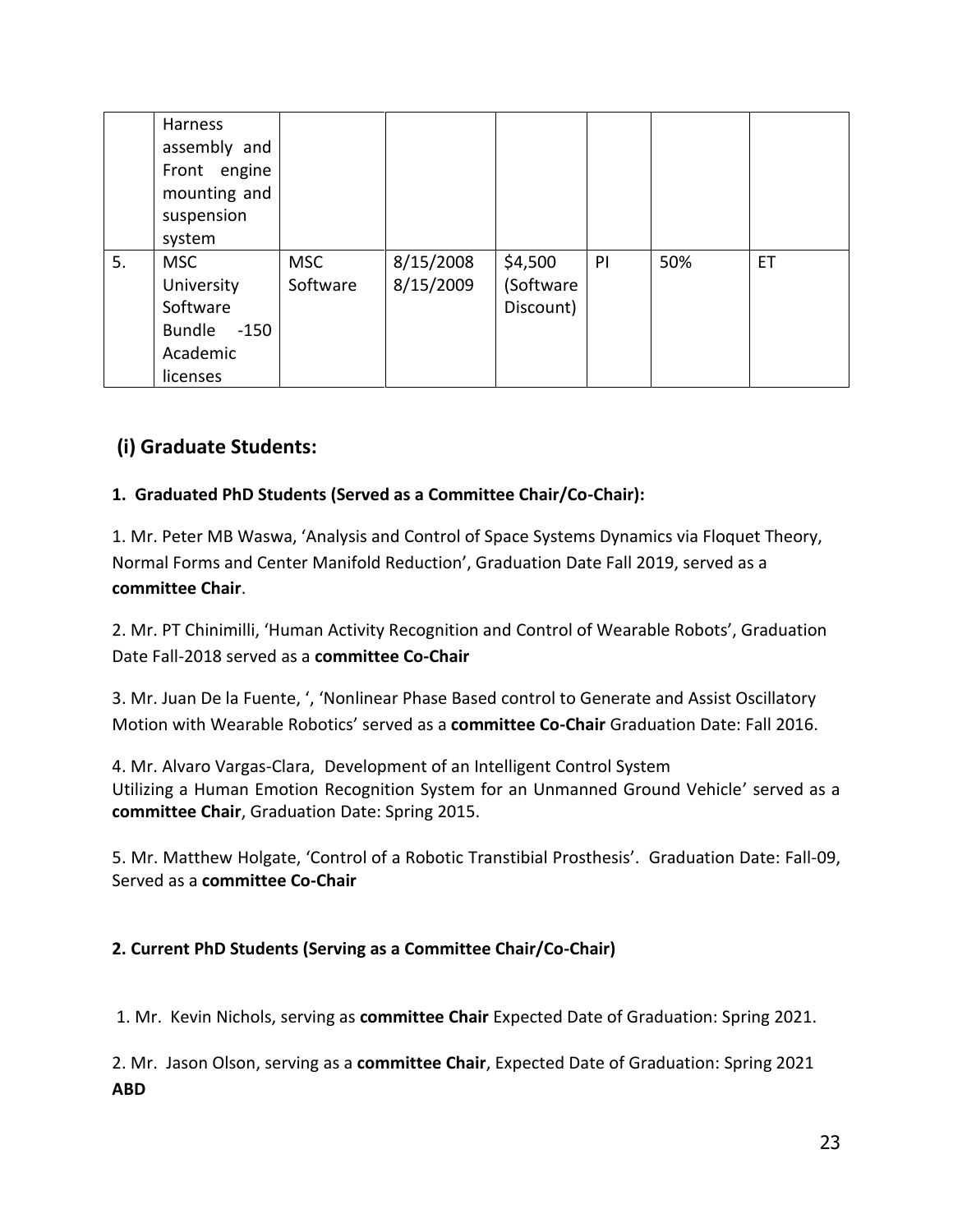3. Mr. Sandesh Bhat, serving as a **committee Chai**r, Expected Date of Graduation: Spring 2021 **ABD**

4. Mr. Susheel Kumar, serving as a **committee Chair**, Expected Date of Graduation: Spring 2021 **ABD**

5. Ms. Kendra Kim, serving as a **committee Chair**, Expected Date of Graduation: Fall 2021

6. Mr. Brett Fielder, serving as a **committee Chair**, Expected Date of Graduation: Fall 2021

7. Mr. Patrick Grates, serving as a **committee Chair**, Expected Date of Graduation: Fall 2021

8. Mr. Xunguang Li, serving as a **committee Chair**, Expected Date of Graduation: Fall 2021

9. Ms. Jeslin Samuel, serving as a **committee Chair,** Expected Date of Graduation: Fall 2022

10. Mr. Jacob Sindorf, serving as a committee Chair, Expected Date of Graduation: Fall 2022

### **3. Graduated MS Students (Served as a Committee Chair/Co-Chair, P-Applied Project, T-Thesis):**

**1.** Ms. Michaela Dye (T).," ' Tracking System based on UWB' Spring 2020".

**2.** Mr. Joe McMillian (P), 'Augmented reality with IMU and smart glasses', Fall-19

**3.** Calvin Coldwell (P), 'Development of a baseball robot', Spring -19

**4.** Mr. Travis Grimm(P) , 'Exoskeleton for back support', Spring-19

**5.** Jason Vaughn (P)- 'Dynamics of planer grinding of turbine blades', Spring -19

**6.** Mr. Maxwell Lombardi (P), 'AR/VR IMU fusion for Tracking'. Spring-19

**7.** Mr. Kevin Nichols (T), 'Sensor Development for Physiological and Environmental Signals monitoring' served as a **committee Chair**, Spring-18

**8.** Mr. Lucas Casanova (T), 'Design and Development of Flexible Sensors using Non-Conventional Methods', served as a **committee Chair**, Spring-18

**9.** Ms. Thao Le (T), 'Design and Analysis of Auto-parametrically Excited Platform for Active vibration control'. served as a **committee Chair**, Spring-18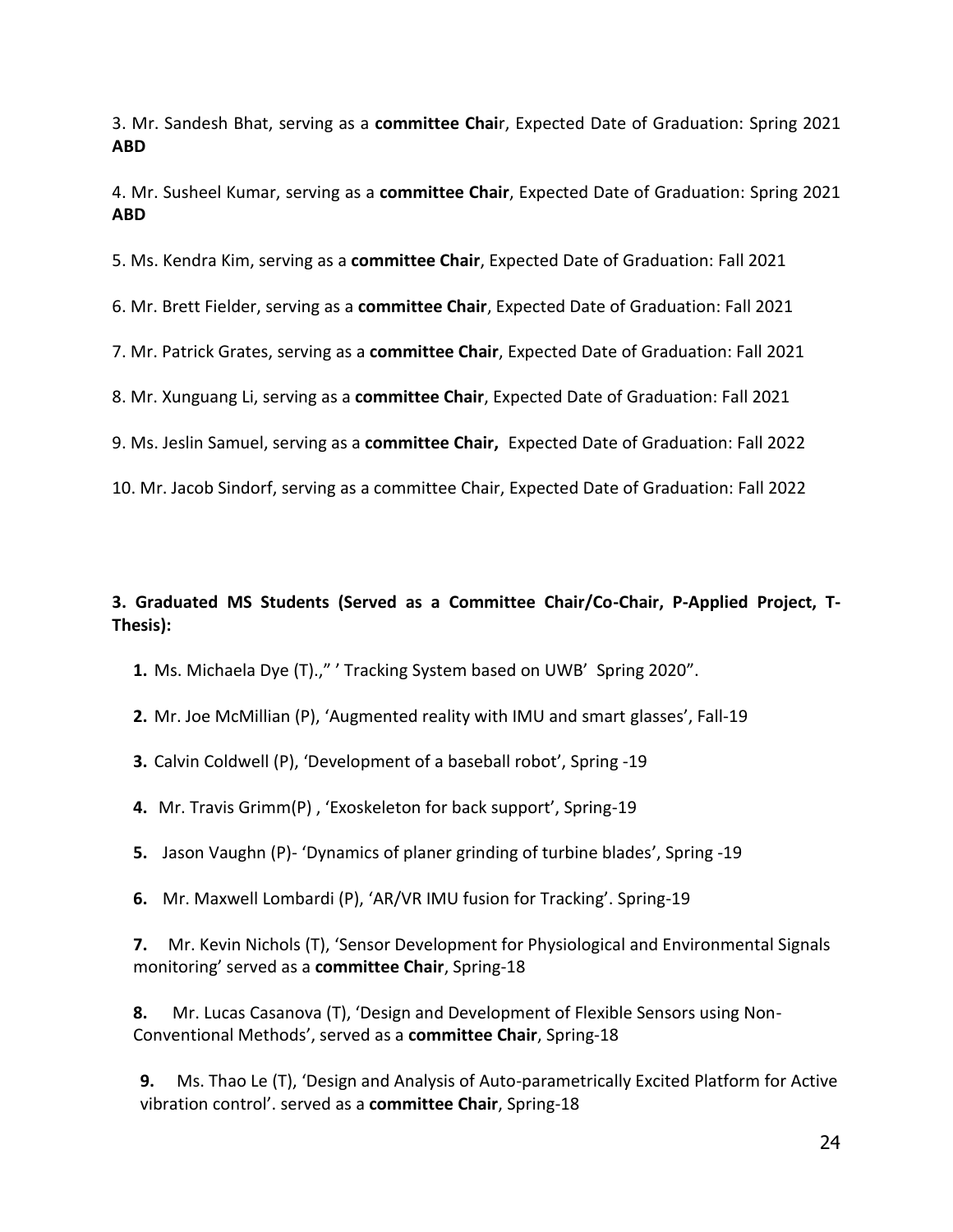**10.** Ms. Katy Fefolt (P), 'Design of a wearable air-conditioner', Fall-17

**11.** Mr. Sandesh Bhat (T), 'Design and development of passive prosthetic ankle', Fall-17 served as a **committee Chair**

**12.** Mr. Miguell Estrella (P), 'Design of passive ankle exoskeleton for walk assist', Fall-17

**13.** Mr. Mike Del Favero (P), 'Design of an Ankle Testing Machine', Fall-17

**14.** Mr. Rashad Maady (T), 'SQP Supervisory Control for Parallel Hybrid Vehicle with Synchronous Rate Power Sources', served as a **committee co-Chair**, Spring-17

**15.** Mr. Cole Seeley (P), 'Mechanical Design of an Autonomous Load Carrying Mule', Spring-17

**16.** Mr. Jason Olson (P), 'Design and Development of Reconfigurable Ground Vehicle'- Spring-17

**17.** Mr. Mitch Janson (P), 'Development and Testing of Unmanned Ground Vehicle' Spring-17

**18.** Mr. Dangli Yang (P),' Development of GRF Sensing Insole', Spring 17

**19.** Ms. Seana O'Railey (P), 'Dynamics and Control of an Autonomous Load Carrier', Spring-17

**20.** Mr. Yariraj Shetty (T), 'Robust Human Motion Tracking using low cost Inertial sensors', Fall 2016- MS served as a **committee Chair.**

**21.** Mr. Ravin Jay Kumar (P), 'Development and validation of a lower extremity passive walk Assist Exoskeleton', Spring-16

**22.** Mr. Vamsi Manchala (T), 'Human Machine Interface using EEG', Spring 15, served as a **committee Chair**.

**23.** Mr. Chase Wheeler (T), 'Load Carrying Assistance Device: Pogo Suit', Fall-14, served as a **committee co-chair.**

**24.** Mr. Sushil Kumar (T), 'Hydrodynamics of Suction Stabilized Floats (SSF)', Fall-14, served as a **committee Chair**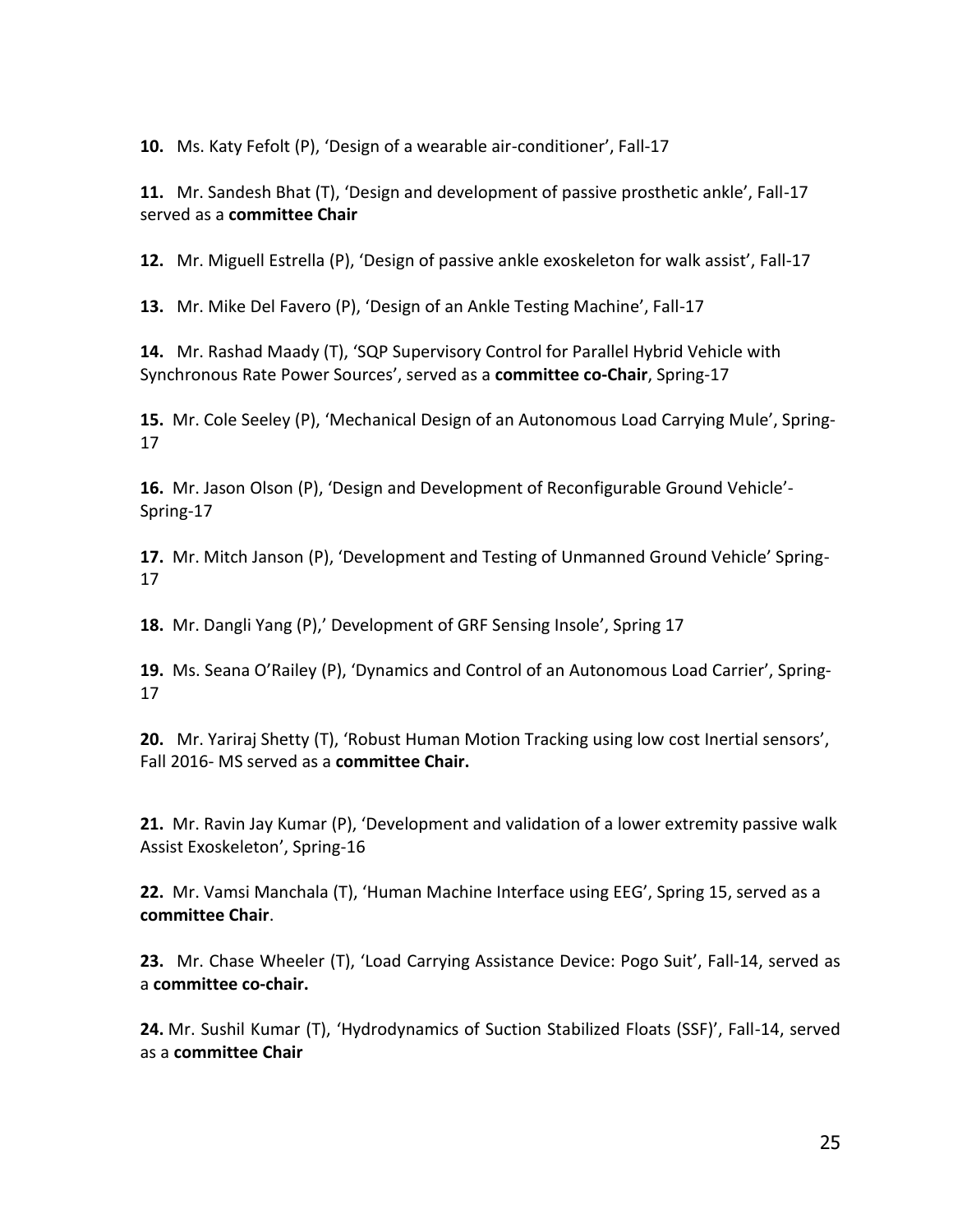**25.** Ms. Rakashanda Sayeed (P), 'NAND Flash SSD, performance and reliability study', Summer-14,

**26.** Mr. Priyesh Ray (T), 'Modelling, Simulation and Scalability analysis of Internal Combustion Engine', Spring 14, served as a **committee chair**

**27.** Ms. Aaditi Joshi (P), 'Characterization of a MEMS Comb-finger Accelerometer', Spring 14 served as **committee Co-chair**.

**28.** Osama Jameel (T), 'Resonance Testing Using Time and Frequency Domain Techniques', Spring-13, served as a **committee chair**.

**29.** Ms. Pooja Velaskar (T), 'Navigation and Control of Unmanned Ground Vehicle', Summer-13, served as a **committee Chair**.

**30.** Mr. Bao Ho (T), 'Characterization of a MEMS accelerometer', Spring-13, served as a **committee Chair.**

**31.** Ms. Dipika Subramanium (T), 'Process Compensated Resonance Testing', Spring -13, Served as a **committee Chair**

**32.** Mr. Asa Holly (T), 'Development of a Quad-Copter UAV', Spring -13, served as a **committee Chair**

**33.** Mr. Evi Ezekiel (T), 'Stability and Reducibility of Quasiperiodic Systems', Summer-12, Served as a **committee Chair**

**34.** Mr. Tom Conner (T), 'Critical Evaluation of a Hypocycloid Engine', Fall-11, Served as a **committee Chair**

**35.** Mr. Werner Osorio (T), 'Design of a Cornering Fatigue Testing Machine', Fall-11, Served as a **committee Chair**.

**36.** Mr. Alvaro Vargas-Clara (T), 'Design and Analysis of a Multimode Stop rotor Unmanned Aerial Vehicle (UAV), in Spring-11, Served as a **committee Chair**.

**37.** Mr. Shreyas Palkar (T), 'Energy Analysis and design of Environmental Test Chambers', Graduation Date: Spring-11, Served as a **committee Chair**

**38.** Mr. Ujjwal Koneru (T), 'Integration of IMU and Vision Based techniques', Graduation Date: Spring-10, Served as a **committee co-Chair**.

**39.** Ms. Jeslin Samuel (T), 'Performance and Reliability Analysis of an Electric Altimeter- A Case Study', Graduation Date: Spring-09, Served as a **committee Chair**.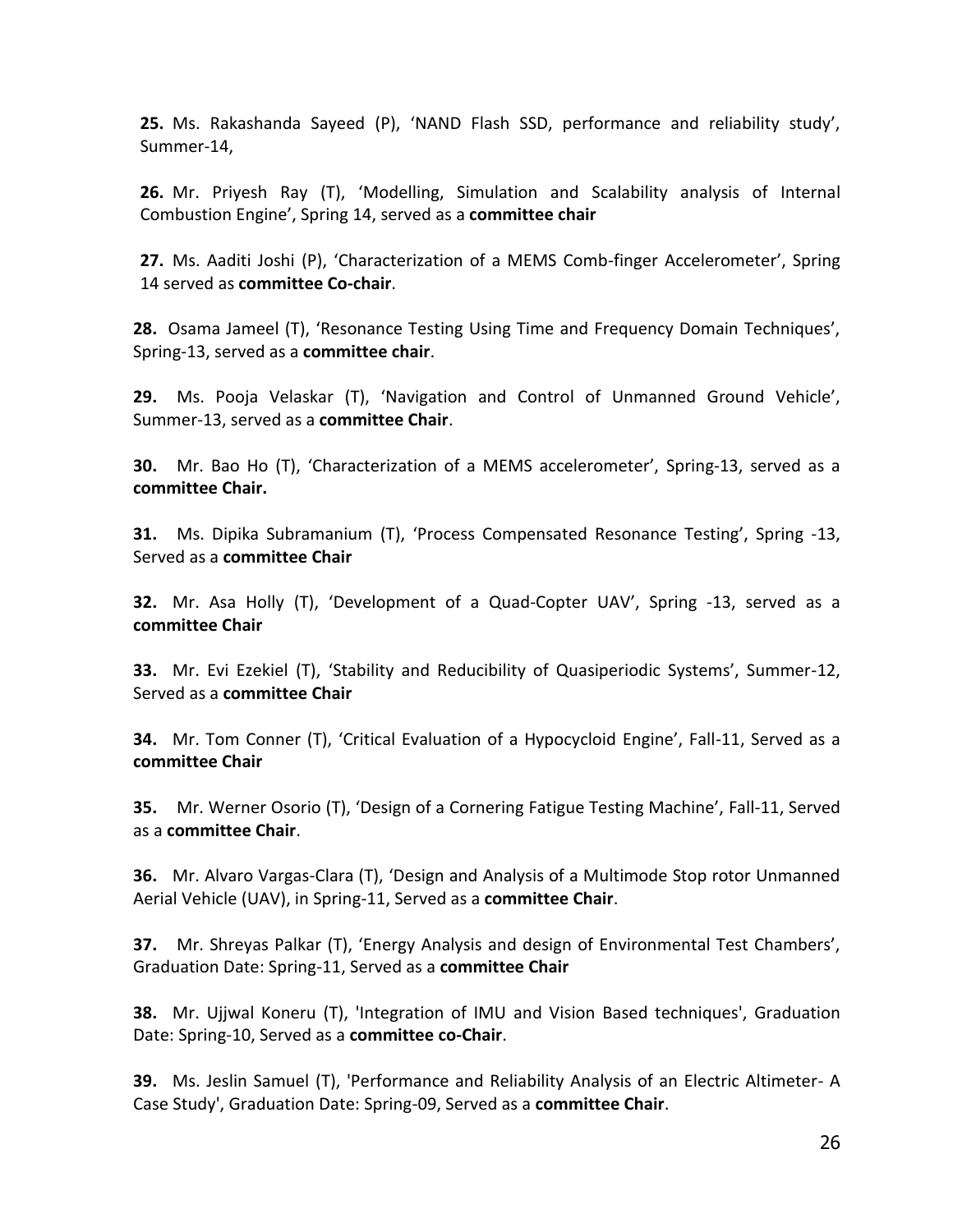**40.** Mr. Bhargav Shah(P), 'Design, Simulation and Testing of Surge Brake Test stand'. Graduation Date: Spring-09, Served as a **committee Chair**,

**41.** Mr. Sandeep Gupta (P), 'Design of Surge Brake Master Cylinder for UHaul International', Graduation Date: Summer 08, Served as a **committee co-Chair**

**4. Current MS Students (serving as a Committee Chair/Co-chair):**

#### **5. PhD and MS Students- served/serving as a committee member.**

1. Jason Kerestes, 'Robotic Augmentation of Human Locomotion For High Speed Running', Graduation Date: Fall-14.

2. Jason Finch, 'Fuel Cell Analysis', Graduation Date: Fall-12

3. Gokay Deniz, 'Creating a lean environment in solar and wind inverter manufacturing company', Graduation Date: Fall-12.

4. Himanshu Patel, 'Lean Manufacturing at a local manufacturing company', Graduation Date: Fall-12.

5. Ben Shams,' Effect of air gap on building applied photovoltaic modules: An energy and economic analysis', Graduation Date: Fall-10

6. Jagannath Baskaradoss (MS), 'Airport Noise Analysis', Graduation Date: Spring -10.

7. Mr. Prashant Waugh (MS), 'Simulation –A tool for predicting manpower requirement for the truck body building facility of U-Haul International', Graduation Date: Summer 08.

8. Mr. Jeffery Ward (PhD), 'Robotic System for Stroke Rehabilitation'. Graduation Date: Fall-09

# **(j) Achievements and Awards:**

- Recipient of Graduate Research Fellowship of Auburn University.
- Stood 11<sup>th</sup> in the University of Mumbai, B.S. (Mechanical Engineering) final exam in 1999.
- Recipient of the 'Best Student Project' award of University of Mumbai in 1999.
- Stood 3<sup>rd</sup> in the state of Maharashtra L.M.E final exam in 1996.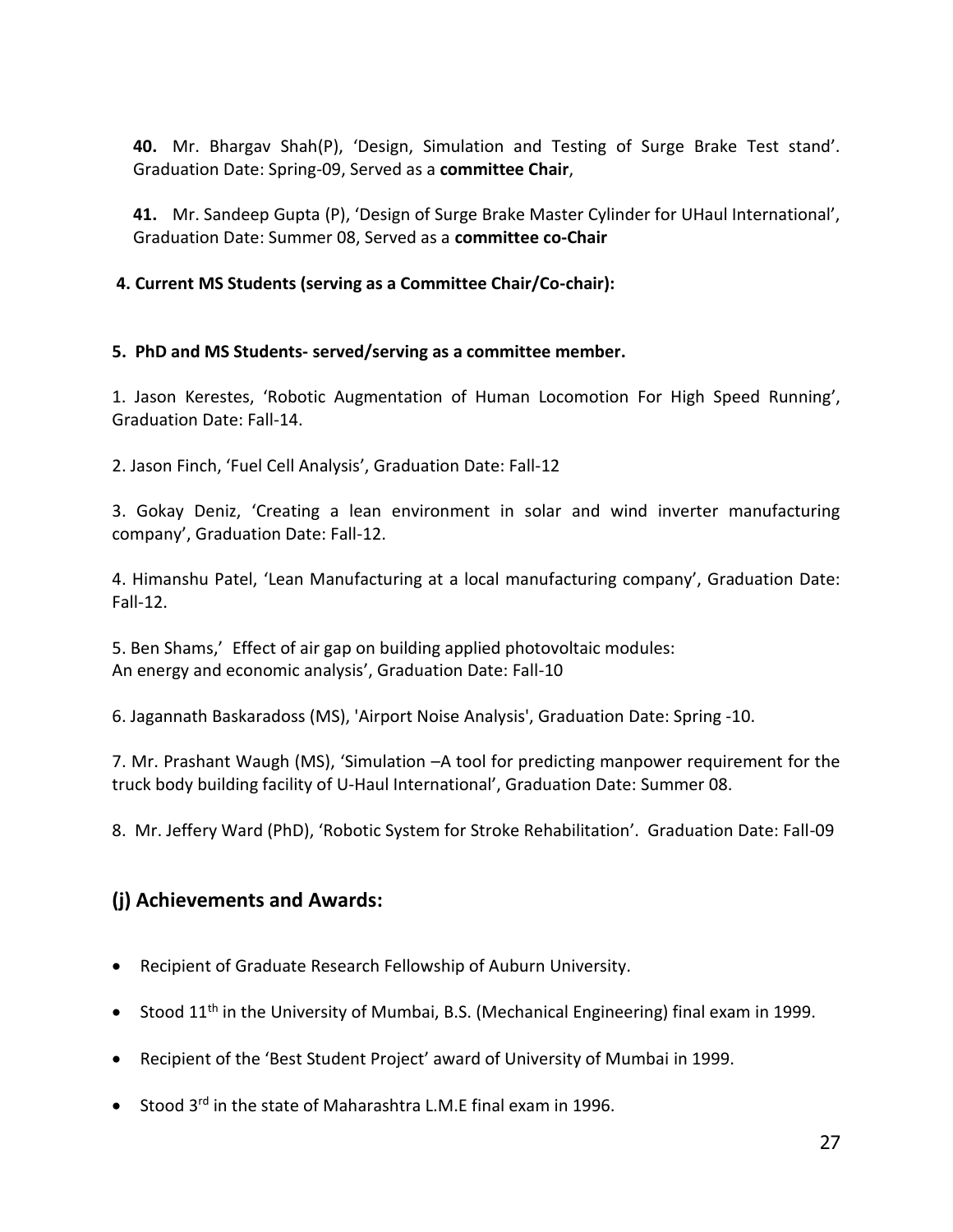• Recipient of Indian National Talent Search (NTS) and Bombay Talent Search (BTS) fellowships.

# **(k) Skills:**

- FEM Software : ANSYS
- Multibody Dynamics Software: Working Model 3D, ADAMS
- Programming languages: C, C++
- Modeling software: PRO-E, Working Model, Solid Works
- Mathematics software: Mathematica, MATLAB.
- Computer skills: MS Office, Corel WordPerfect, Win-latex, Multi-SIM, LabVIEW, LabWindows

# **(l) Invention Disclosures**

- 1. PT Chinimilli, **Sangram Redkar** and Thomas Sugar, 'System and Method for Human Gait and intent recognition' AzTE ref. M17-215P, Provisional Patent filed on 8/11/2017
- 2. **Sangram Redkar,** Thomas Sugar, *Zach Wilson, Robert Morales, K.C. Scott, Ralph R., Kyle Barrett, John Wright, Scott Goodling*, 'A vacuum cup-based wall climbing device for first responders', Provisional Patent Number 61/661,754 filed on 6/19/2012

#### **BestBuy Commercial featuring SM7 (Spiderman Capstone) Invention (retrieved 6/21/12)**

<https://www.youtube.com/watch?v=sgpmSF6WDCk>

**Spiderman Test Video (retrieved 5/6/12):**

<http://www.youtube.com/watch?v=R4SYWhiW4jM>

 **News Coverage (National Geographic):**

<https://www.youtube.com/watch?v=rDPpQU60AEw>

**(m) Selected Projects**